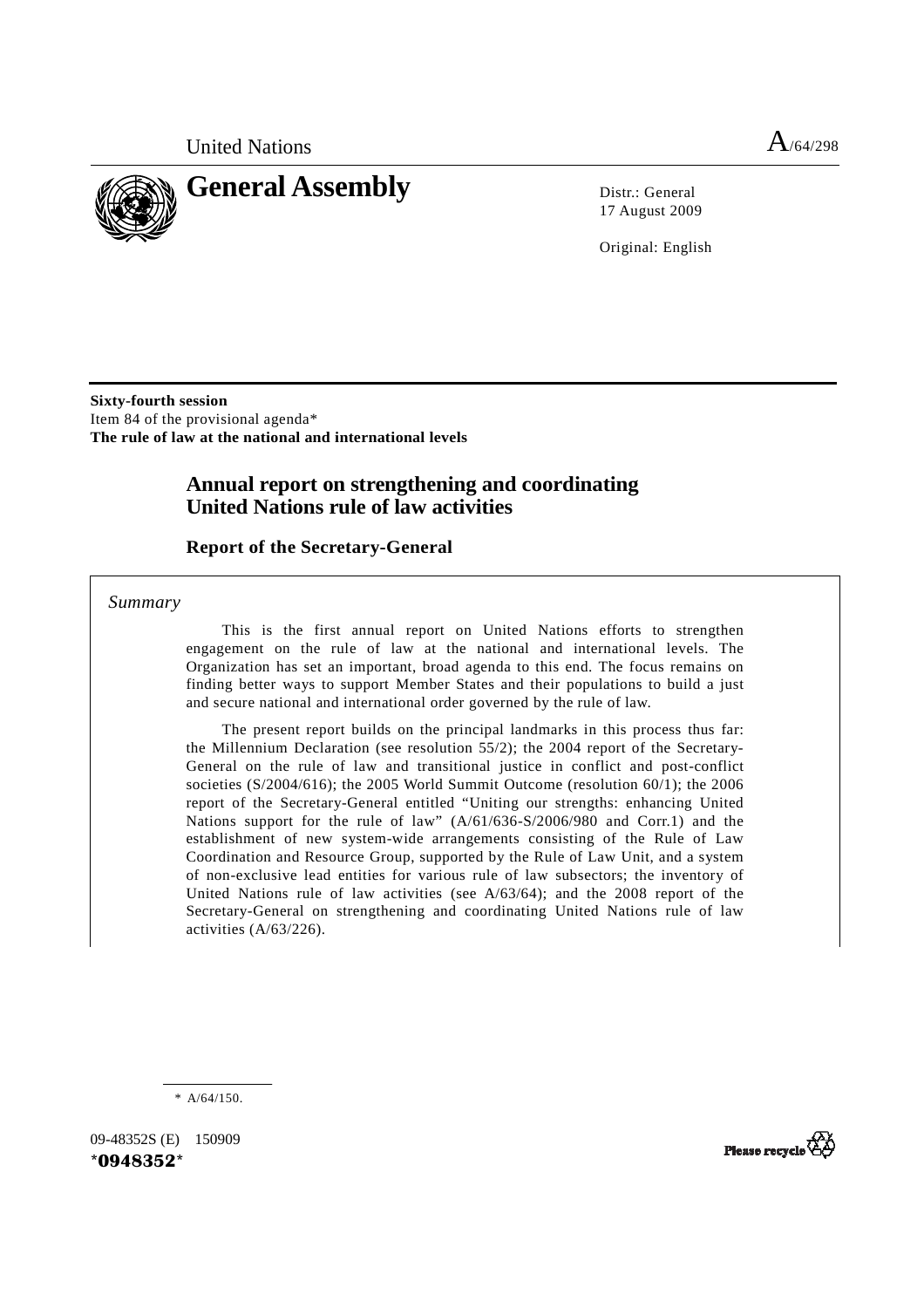The report illustrates key achievements of United Nations support to Member States over the past year and areas in need of further concerted action. While advances to date in strengthening the rule of law at the international level must be safeguarded, much remains to be done to fortify effective multilateral cooperation based on the rule of law. At the national level, there is progress towards a more comprehensive and joint approach among United Nations entities to rule of law in support of national priorities and plans.

 Efforts to ensure the overall coordination and coherence of United Nations engagement by the Rule of Law Coordination and Resource Group, chaired by the Deputy Secretary-General and supported by the Rule of Law Unit, continue to drive the Organization towards more strategic and effective rule of law assistance.

Submitted pursuant to General Assembly resolution 63/128, the annual report highlights ongoing implementation of recommendations made in the 2008 report  $(A/63/226, \text{ paras. } 76-78)$ , and new ways and means to strengthen and coordinate efforts.

# **Contents**

|      |           |                                                                                                       | 1 uge          |
|------|-----------|-------------------------------------------------------------------------------------------------------|----------------|
| I.   |           |                                                                                                       | 3              |
| II.  |           |                                                                                                       | $\overline{4}$ |
| III. |           |                                                                                                       | 6              |
|      | А.        |                                                                                                       | 6              |
|      | В.        |                                                                                                       | 10             |
|      | C.        |                                                                                                       | 12             |
| IV.  |           |                                                                                                       | 13             |
|      | Α.        | Providing guidance and implementing the Joint Strategic Plan                                          | 14             |
|      | <b>B.</b> |                                                                                                       | 15             |
|      | C.        | Measuring effectiveness and evaluating impact                                                         | 16             |
|      | D.        |                                                                                                       | 17             |
|      | Е.        |                                                                                                       | 18             |
| V.   |           | Cultivating a just, secure and peaceful world governed by the rule of law $\dots\dots\dots\dots\dots$ | 19             |

*Page*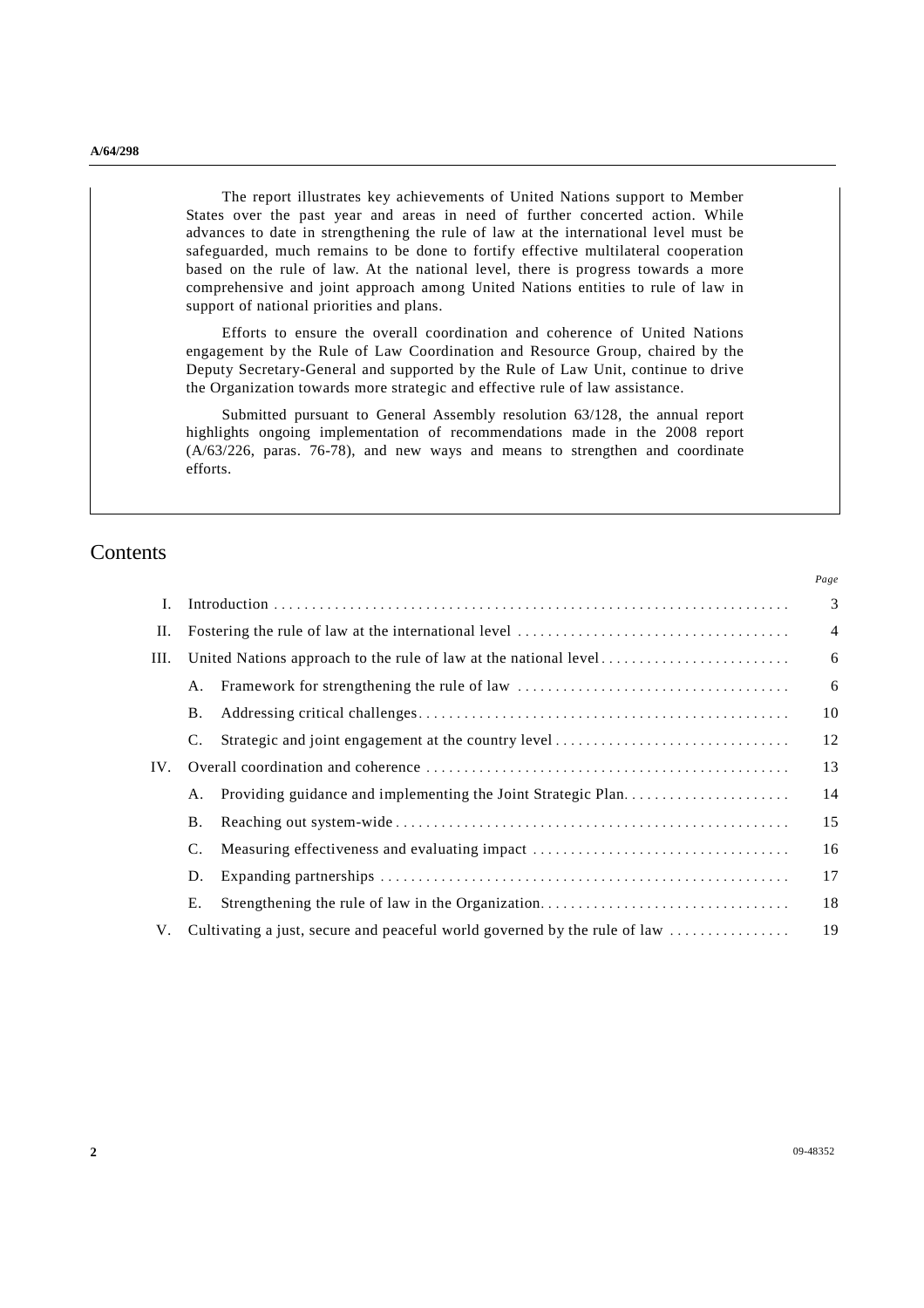# **I. Introduction**

1. Our rule of law work rests on a shared vision across the spectrum of the United Nations aims of peace and security, social and economic progress, and human rights. The Organization's activities are founded on the Charter and international norms and standards. The principle that all individuals and entities — including States are accountable to the law drives efforts in this field (see S/2004/616, para. 6). Ultimately, legal protection as the means to achieve freedom from fear and freedom from want is the most sustainable form of protection.

2. The United Nations continues to be at the centre of global efforts for the promotion of the rule of law at the national and international levels. A main strength of the Organization lies in the diversity and breadth of its cumulative expertise in the rule of law, which is linked to virtually all areas of United Nations engagement. Solutions to current global challenges — such as climate change, forced displacement, counter-terrorism, armed conflict and gross human rights violations, and the economic downturn — all have important rule of law dimensions.

3. Working in countries in conflict prevention, crisis, post-crisis, conflict, postconflict and development contexts, as well as at the global level, our engagement is increasing and remains critical. United Nations rule of law programming extends to over 120 Member States in every region of the world. In at least 50 countries, a minimum of three United Nations entities are carrying out rule of law activities. Five or more United Nations entities are currently working on rule of law in over 30 countries, 22 of which host United Nations peace operations engaged in peacemaking, peacekeeping and peacebuilding.

4. Our in-country activities continue to support all aspects of the United Nations framework for strengthening the rule of law, enhancing security and legal protection for all, particularly the poor and most marginalized, and to assist societies to develop national strategies and plans. In line with the United Nations common approach to rule of law engagement, there is progress in joint action by United Nations entities and more coordinated delivery in the field.

5. Multilateral cooperation based on the rule of law is essential for effectively addressing current and future global challenges. The Organization's support to the development, promotion and implementation of international norms and standards in most fields of international law is unparalleled. United Nations attention must focus on fortifying the interdependence and mutually reinforcing relationship between national and international rule of law.

6. Advances are being made in the overall strategic coordination and coherence efforts at the global level by the Rule of Law Coordination and Resource Group, supported by the Rule of Law Unit. Through developing overall policy direction and implementation of a Joint Strategic Plan, this arrangement is helping to improve the effectiveness of support to Member States and our responses to emerging challenges in the rule of law field. To be credible in this endeavour, the United Nations strives to ensure the rule of law within the Organization.

7. The present report is submitted pursuant to resolution 63/128, wherein the General Assembly requested the Secretary-General to submit an annual report on United Nations rule of law activities, in particular the work of the Group and the Unit, with special regard to the improvement of the coordination, coherence and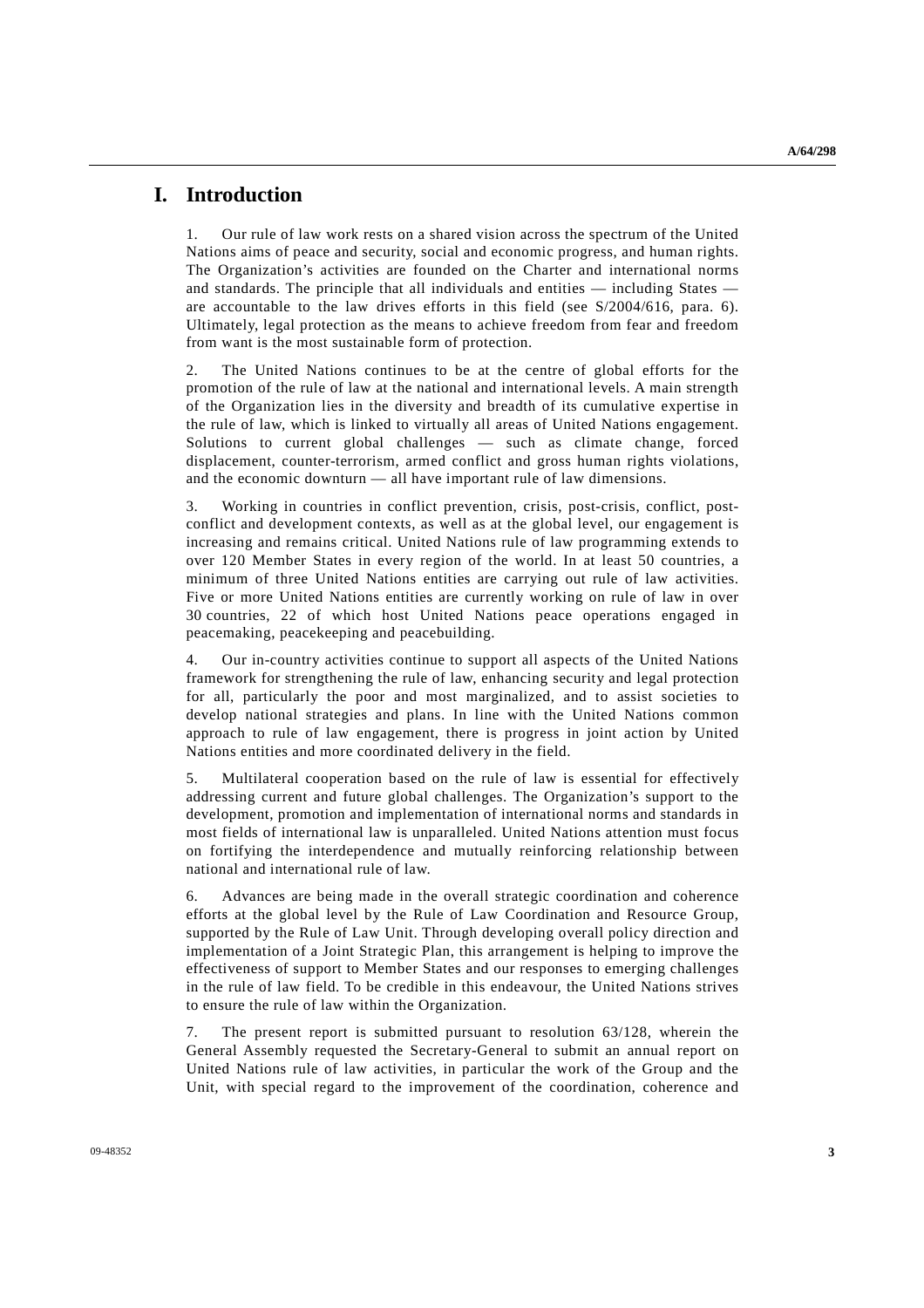effectiveness of rule of law activities, taking note of the elements in paragraphs 77 and 78 of the report of the Secretary-General (A/63/226).

# **II. Fostering the rule of law at the international level**

The General Assembly invited Member States to focus their comments in the Sixth Committee debate at the sixty-fourth session on the sub-topic "Promoting the rule of law at the international level" (see General Assembly resolution 63/128). This will provide an important opportunity for a fruitful exchange of views on this sub-topic.

9. The call for sustained reflection on the rule of law at the national and international levels is both welcome and timely. It is a testament to the strength of the Charter that international law continues to be the foundation of effective multilateral cooperation.

10. For the Organization, multilateral cooperation based on the rule of law rests on commonly agreed principles, long supported by Member States. These principles are enshrined in, and underpin, the Charter of the United Nations and have been further developed over the years. In an international order where the exercise of power is subject to law, States must fulfil their international obligations, particularly with respect to the Charter, irrespective of their domestic law, and establish effective internal mechanisms, where necessary, in order to ensure compliance.

11. While compliance with international law is widespread, the less frequent violations of international law tend to attract more attention. This is seen, for example, in efforts to promote disarmament and to prevent the global spread of weapons of mass destruction. Multilateral treaties have been remarkably effective in outlawing biological and chemical weapons and in strengthening controls against the proliferation of nuclear weapons. Member States are even now removing impediments to progress in the difficult field of nuclear disarmament.

12. Nonetheless, in many areas, violations of international law are still too frequent and the political will to consistently ensure compliance too weak. As the Geneva Conventions enter their sixtieth year, and the Security Council reflects on 10 years of efforts to protect civilians in armed conflict, the deficit in adherence to the rule of law in this context is startling and a matter of grave concern.

13. For any conception of the rule of law at the international level, peaceful means to address alleged violations of international law are essential.1 Member States have repeatedly recognized the need to strengthen international dispute settlement mechanisms (see General Assembly resolution 55/2).

14. It is encouraging that greater use is being made of treaty-based mechanisms than ever before, notably the International Court of Justice. The Court is considering an increasing number of contentious cases on a broad range of issues of public international law, such as international criminal law, maritime delimitation, jurisdictional immunities and navigation rights. In the past year, the Court was also requested by the General Assembly to provide an advisory opinion on whether "the unilateral declaration of independence by the Provisional Institutions of Self-Government of Kosovo is in accordance with international law" (see resolution

<sup>1</sup> Article 33 of the Charter of the United Nations.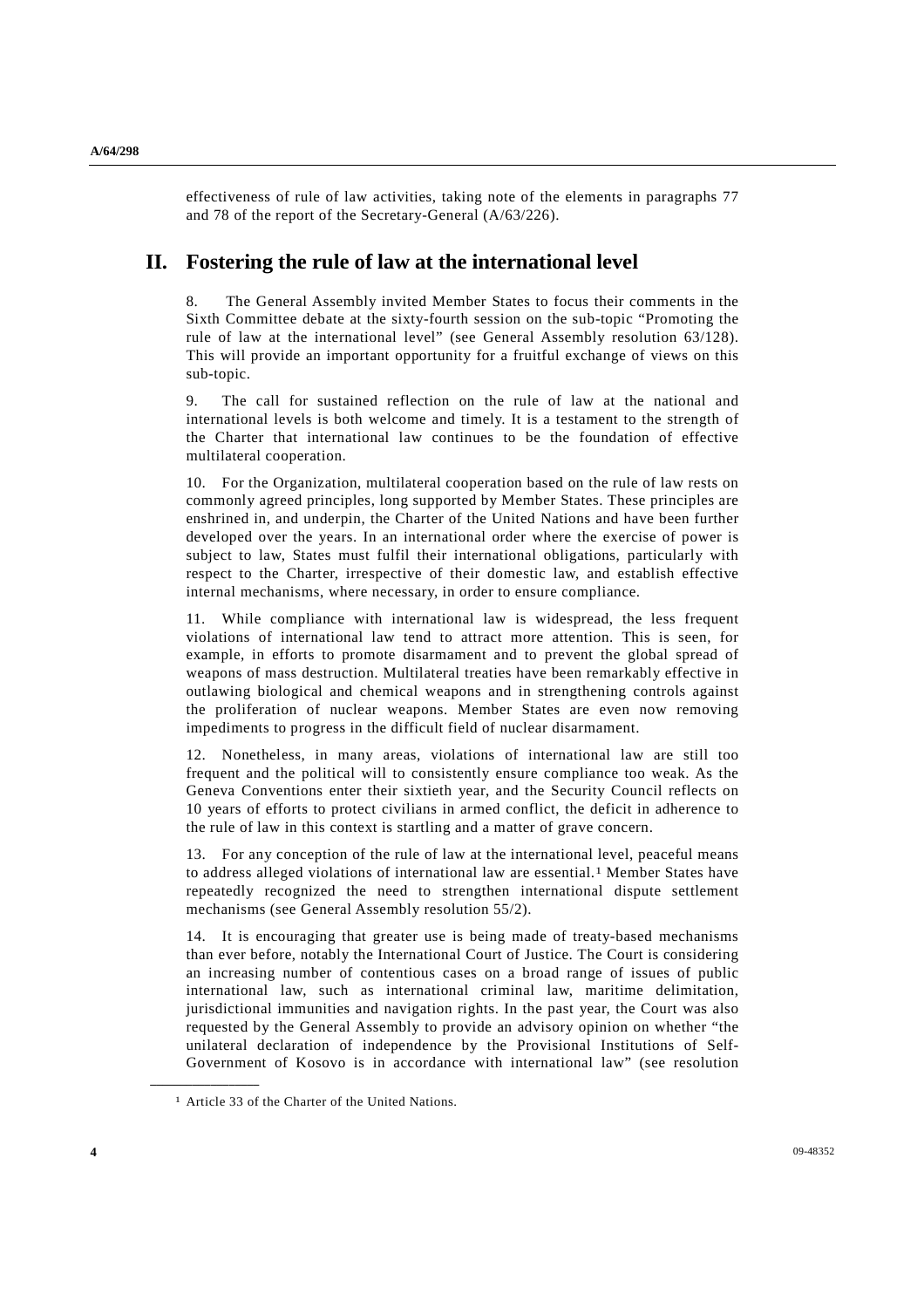63/3). The trend towards greater utilization of the Court in the peaceful settlement of disputes should be encouraged.

15. The pursuit of individual responsibility for crimes under international law has advanced steadily since the Security Council established the International Tribunal for the former Yugoslavia and the International Criminal Tribunal for Rwanda in the 1990s. Though temporary in nature, the value these judicial mechanisms bring to the field of international criminal law is enduring. For the ad hoc tribunals, as well as the Special Court for Sierra Leone, the challenge is now planning for a mechanism to carry out residual functions after completion, and promoting and preserving their legacy.2

16. The United Nations supports many means of fact-finding and combating impunity. Recently, the International Independent Investigation Commission established pursuant to Security Council resolution 1595 (2005) terminated its work, and the Special Tribunal for Lebanon commenced functioning to prosecute those responsible for the death of former Prime Minister Rafiq Hariri and other crimes under the jurisdiction of the Special Tribunal. The Organization provides assistance to the independent international fact-finding mission established by the Human Rights Council in early 2009 to investigate possible violations of international law in Gaza between December 2008 and January 2009 (see Human Rights Council resolution S-9/1). Pursuant to Security Council resolution 1612 (2005), regular monitoring, reporting and response takes place on grave violations of international law against children in armed conflict. Accountability of perpetrators of such violations has been further advanced recently by Security Council resolution 1882 (2009).

17. It is most timely that the permanent International Criminal Court began its first trial this year. The Organization continues to provide critical support to the International Criminal Court based on its relationship agreement with the Court. Member States are encouraged to ratify the Rome Statute without delay and to cooperate with the Court.

18. The Charter of the United Nations is a constant reminder that one of the fundamental purposes of the Organization is to maintain international peace and security in conformity with the principles of justice and international law. As a community, we must not lose sight of the remarkable progress which has been achieved. Advances to date must be safeguarded.

19. Strengthening the rule of law at the international level is critical to effectively address global challenges. In the area of environment, the United Nations supported capacity-building of negotiators from developing countries to participate in devising a comprehensive framework on climate change to be finalized in Copenhagen in 2009. With respect to piracy, the Organization provides advice and assistance to States in, among others, the uniform and consistent application of the provisions of the United Nations Convention on the Law of the Sea, which constitutes the international legal framework for the repression of piracy.

20. Doubtless, much work remains if the rule of law at the international level is to be fortified. Moving this agenda forward requires the active engagement of Member States. An ongoing, open discourse should assist in formulating concrete and

<sup>2</sup> One legacy initiative is the 2009 ICTY Manual on Developed Practices, prepared by the International Tribunal for the former Yugoslavia in conjunction with the United Nations Interregional Crime and Justice Research Institute.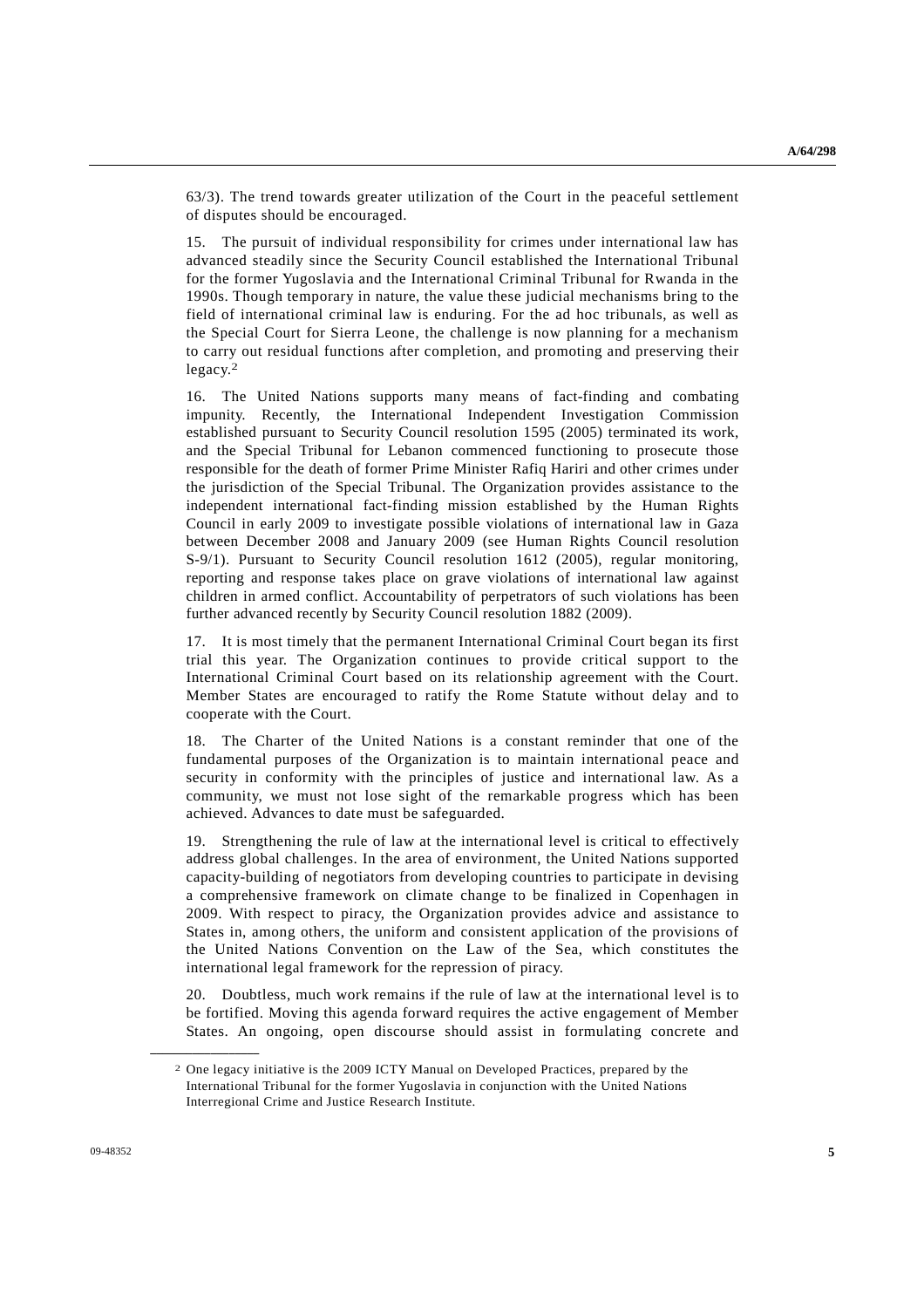innovative measures to this end. In this regard, under the leadership of the Deputy Secretary-General, the Rule of Law Coordination and Resource Group, supported by the Rule of Law Unit, initiated in 2009 the dialogue with Member States on the rule of law at the international level. This initiative — which should further strengthen the work of the Organization in this field — should be welcomed.

21. The linkages between the rule of law at the national and international levels are substantial and multifaceted. The United Nations increasingly focuses on the critical interface between the two, enhancing their mutual dependence and reinforcing nature. The field of international refugee law provides an illustration of such efforts, as this year, the United Nations began with States to review progress in implementation of the Agenda for Protection and its Programme of Action, an agreed framework to pursue refugee protection priorities worldwide. The goal is to target more effectively support for States to provide protection and durable solutions for refugees nationally and internationally.

22. The overall aim of United Nations rule of law activities is to find better ways to support Member States to achieve compliance with international obligations, to ensure the domestic implementation of international norms and standards, and, most critically, to strengthen the institutions, policies, processes and conditions that ensure an effective and just national and international order.

# **III. United Nations approach to the rule of law at the national level**

23. Key elements of the United Nations approach to rule of law assistance in countries were outlined in the 2008 report (A/63/226, paras. 17-21). They consist of guiding principles for the provision of assistance, as well as a practical and comprehensive framework for support in line with national priorities, strategies and plans. Key achievements in United Nations rule of law programming at the national level during the past year using this framework illustrate ongoing efforts, and areas in need of further concerted action. The Organization must enhance implementation of this approach, and demonstrate the impact of activities on the rule of law in the societies it serves.

## **A. Framework for strengthening the rule of law**

### **1. Constitution-making**

24. United Nations support to constitution-making processes remains a critical component of its rule of law work. The system-wide approach to constitutionmaking is described in recently revised guidance, developed by the Rule of Law Coordination and Resource Group, supported by the Rule of Law Unit.

25. The policy framework for this assistance is centred on national ownership and support for inclusive, participatory and transparent processes. Support is to be tailored to the specific national context, and is drawn from a wide range of United Nations expertise. Advance planning, including public awareness and consultation, is critical as is adequate follow-up to ensure implementation. The United Nations encourages constitutional approaches that directly incorporate and make supreme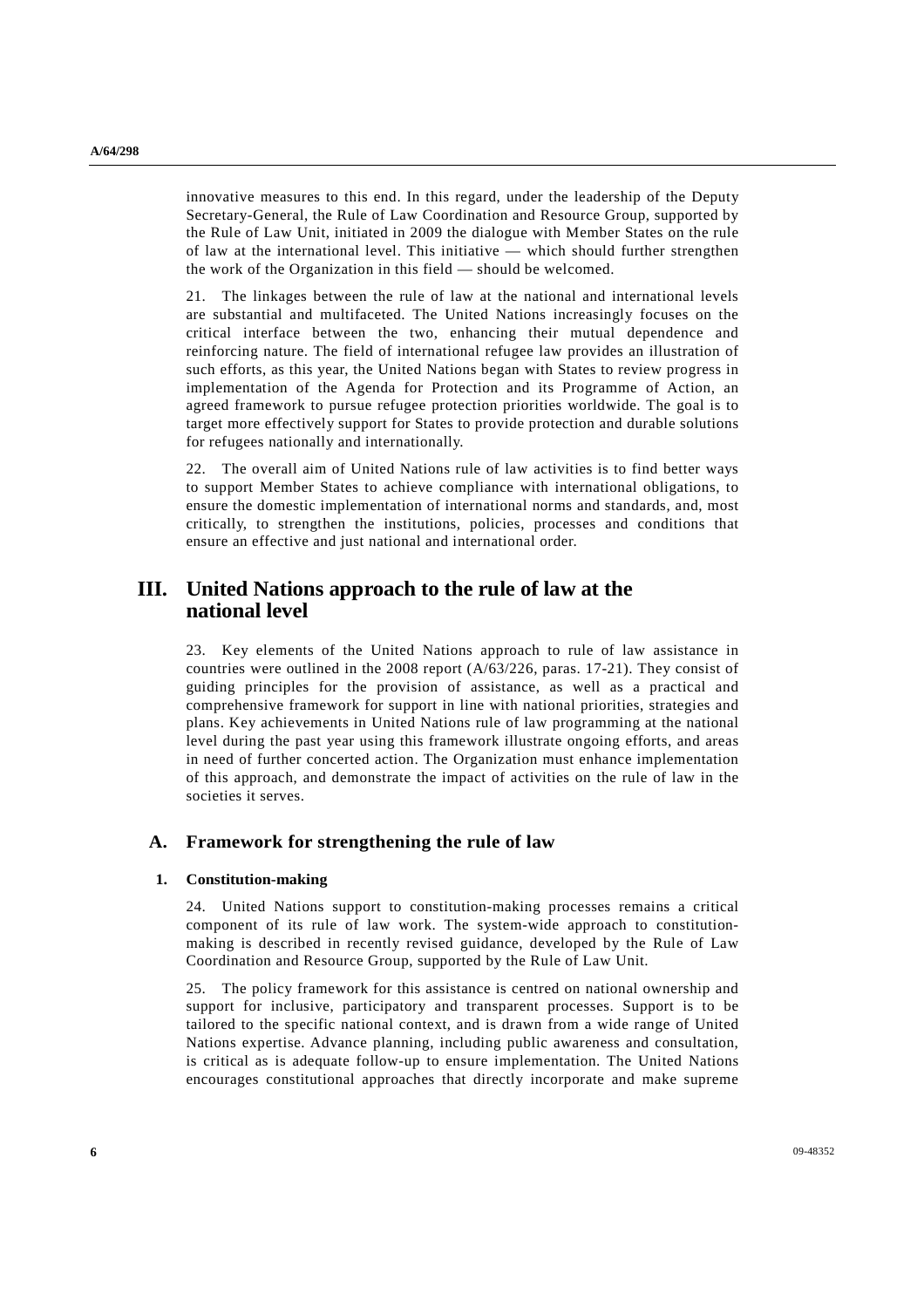international human rights standards, including an independent and impartial judiciary, as a strong foundation for the rule of law.

26. This approach is reflected in recent efforts. In Nepal, the United Nations supports the Constituent Assembly's outreach campaign to secure broad-based, meaningful public participation in the constitution-building process, including training newly elected female members of the Assembly, civil society and others on women's rights and their integration in the new constitution. Constitutions adopted in Ecuador in 2008 and in the Plurinational State of Bolivia in 2009 align with key aspects of the Convention on the Elimination of All Forms of Discrimination against Women, with support from the Organization.

#### **2. The national legal framework**

27. The Organization has long assisted countries to develop their national laws to incorporate international norms and standards. The many universal, non-binding principles and standards in most fields of international law developed jointly by States assist in formulating legislation and policy reflective of good practice. Recent successes of support to countries illustrate this.

28. Significant legislation on children's rights was adopted in Egypt, Nigeria, Uruguay, and — after a nearly 12-year consultative process — in South Africa, with United Nations support. New juvenile justice legislation was passed or legislative revisions were made in Albania, Angola, Montenegro, Mozambique and Thailand.

29. Action with respect to adoption of international trade law instruments was taken by Albania, Armenia, the Dominican Republic, Guatemala, Lebanon, Mauritius, Peru and Rwanda. Best practices resulted in two recent United Nations draft guidelines for the development of national legislation on access to information, public participation and access to justice in environmental matters, and on liability, response action and compensation for damage caused by activities dangerous to the environment.

30. Our efforts also support establishing the legal basis for institutional strengthening, and governance, oversight and accountability. In Timor-Leste, for example, the peacekeeping mission supported the development of laws and regulations governing the police, defence force, Ministry of Defence and Security, and national security.

31. All Member States need to ensure that their domestic legislation is in conformity with their international obligations, when required. Failure to do so, whether as a result of lack of political will or capacity, undermines the rule of law at the national and international levels.

#### **3. Institutions of justice, governance, security and human rights**

32. Constitutional guarantees and laws mean little without implementation. United Nations assistance thus helps to strengthen institutions, both formal and informal, to be well structured and financed, trained and equipped to make, promulgate, enforce, uphold and adjudicate the law  $-$  criminal, public or private  $-$  in a manner that ensures protection, security and safety, and access to justice for all.

33. With the support of the United Nations, a substantial three-year justice programme was established in the Occupied Palestinian Territory to develop the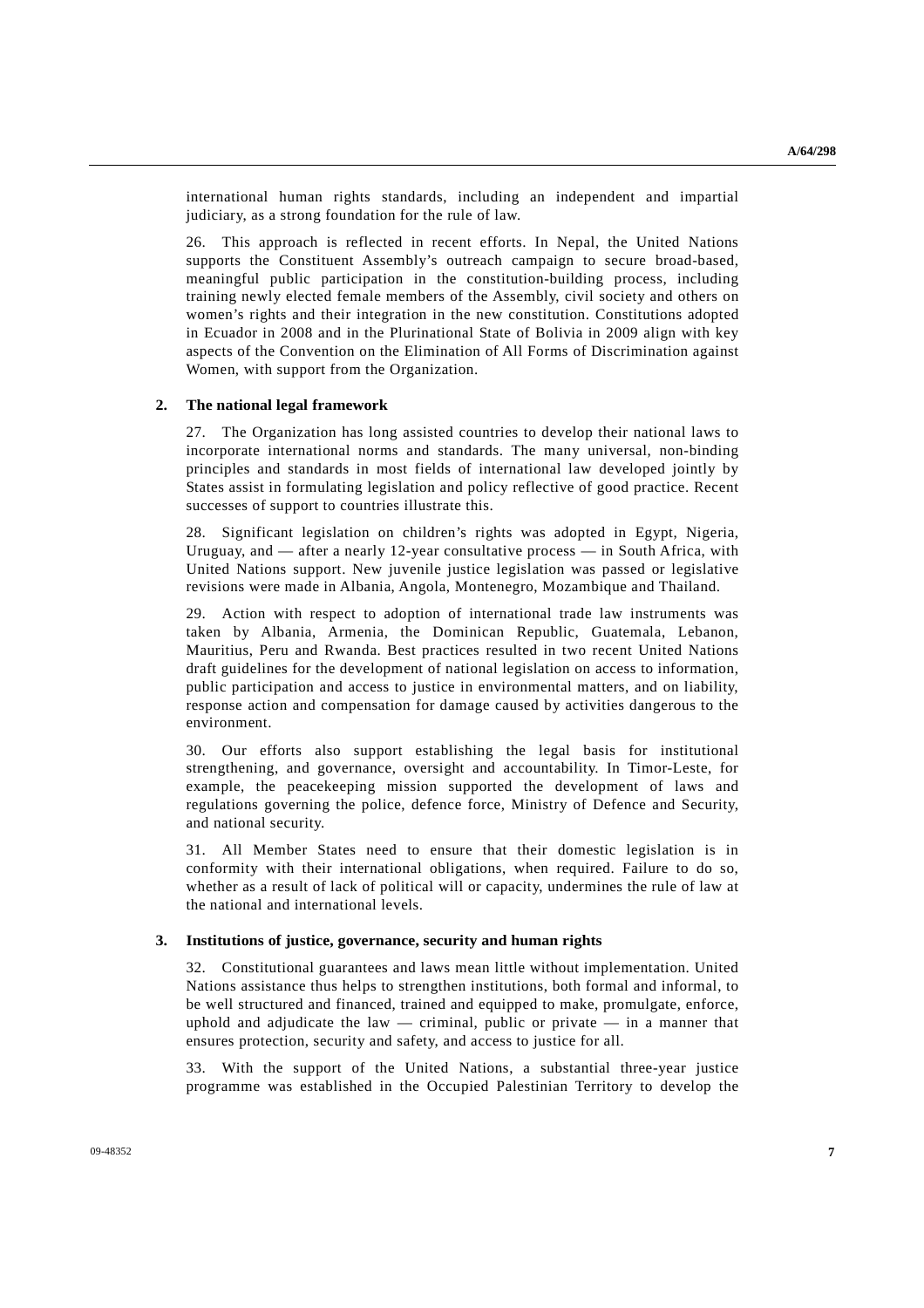institutional capacity of the Ministry of Justice, enhance access to justice at the grass-roots level, and build confidence between justice sector actors and the public. Similar support was provided in 2009 in Colombia, Kosovo, Liberia, Sierra Leone, Sri Lanka and Timor-Leste.

34. The European Union Rule of Law Mission in Kosovo (EULEX) assumed full operational responsibility in the area of rule of law (police, customs and justice) in Kosovo on 9 December 2008, in the wake of a Security Council Presidential Statement (S/PRST/2008/44), by which the Council welcomed the deployment of EULEX within the framework of Council resolution 1244 (1999) and under the overall authority of the United Nations. In Timor-Leste, United Nations police transferred responsibilities to national police in March 2009, marking a key step towards greater peace and security. The police component of the United Nations Mission in the Central African Republic and Chad played a central role in the establishment of the Détachement intégré de sécurité in early 2009. In four African countries, police and military helpdesks and hotlines for violence against women are being established, with United Nations assistance, on the basis of the pioneering work done in Rwanda.

35. Capacity-building of prison personnel and infrastructure reform is being implemented through collaborative United Nations and donor projects in the Sudan. An innovative programme on victim and offender mediation is supported by the United Nations in Turkey as an integrated part of the criminal justice process. In Armenia, Georgia, Indonesia, Maldives, Myanmar and Nepal, justice for children components were included in the training curricula for the police, judiciary and/or lawyers. The Judicial Institute in Haiti was established in 2009 with the support of the peacekeeping mission.

36. The Organization helps to strengthen institutions and processes that adjudicate public and private law, and allow individuals to claim their rights. In the Occupied Palestinian Territory, after labour union campaigning, the appointment of labour judges since July 2009 allows Palestinian workers to submit grievances against employers. The problem of the status of the Bihari/Urdu speakers of Bangladesh, one of the largest protracted situations of statelessness in the world, was resolved with United Nations support in 2008 through the confirmation of nationality by voter registration, and the issuance of national identity cards, with their becoming eligible to participate in the elections in December 2009. In Côte d'Ivoire, the United Nations assisted 6,000 people to acquire birth certificates and other identity documents. In Morocco, support to strengthening the capacities of family sections in first instance courts and establishing a training unit in the Ministry of Justice furthers implementation of the landmark 2004 Family Law granting new protections to women in marriage and divorce.

37. United Nations assistance also targets alternative mechanisms for dispute resolution and informal systems that apply customary, traditional or religious laws and practices. In many developing countries, such systems are estimated to handle 80 per cent of cases. An accomplishment is the establishment of the Arbitration Council, the only national, statutory alternative dispute resolution body in Cambodia. Another example is efforts to explore with Islamic community leaders in southern Kyrgyzstan the convergence between basic principles of sharia and the laws regulating property disputes from a gender perspective.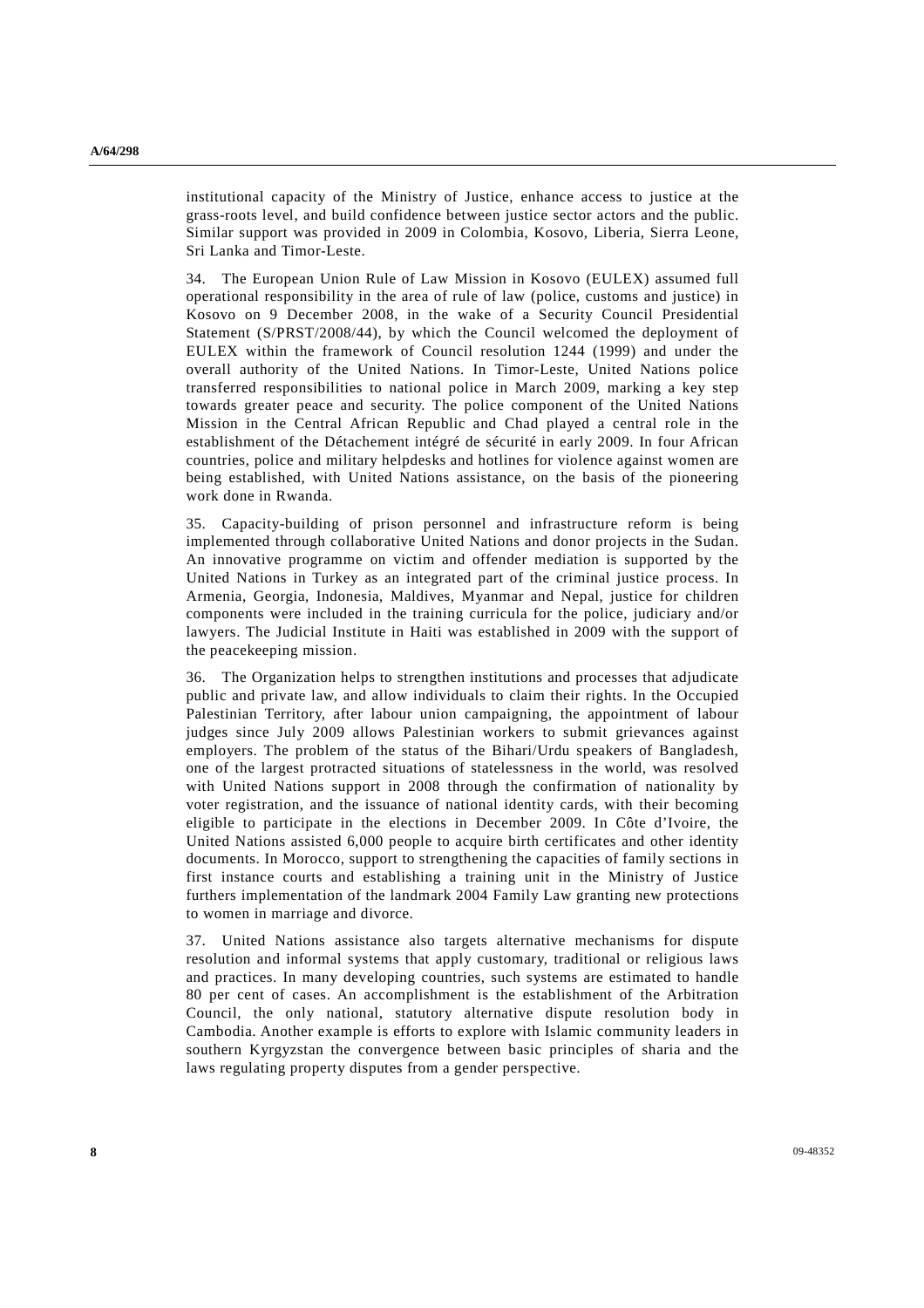38. The United Nations joint study on informal justice systems is currently analysing the characteristics of these mechanisms in all regions of the world, their linkages with the formal system, and their human rights implications, with a view to identifying programming opportunities and challenges. This will help the Organization to develop a coherent approach to better respond to demands for assistance in the complex contexts of legal pluralism.

### **4. Transitional justice**

39. To ensure accountability, serve justice and achieve reconciliation, the United Nations supports processes and mechanisms addressing the legacy of large-scale past abuses in countries. These may include judicial and non-judicial mechanisms, individual prosecutions, reparations, truth-seeking, institutional reform, or a combination thereof. United Nations field presences recently aided such initiatives in Burundi, the Democratic Republic of the Congo, Kenya, Guatemala, Guinea-Bissau, Liberia, Nepal, Sierra Leone, Somalia, Togo and Uganda.

40. In Nepal, the United Nations supported the Government in conducting consultations on the draft bill to establish a Truth and Reconciliation Commission. In Togo, as a result of a United Nations-supported national consultative process, the Truth and Reconciliation Commission was established by Presidential Decree in May 2009. Consultations supported by the Organization began recently on prospective transitional justice mechanisms in Burundi. United Nations leadership in Guinea-Bissau advocated for support to the Commission of Inquiry on the assassination of the late President and the Army Chief of Staff. The Bhutto Commission in Pakistan began its investigations on 1 July 2009. In many countries, results include that transitional justice mechanisms cover crimes against children, respond to their needs as victims, and give them a voice in the process in line with their best interests.

41. The United Nations maintains a long-standing policy of opposing amnesties for war crimes, crimes against humanity, genocide and other gross violations of human rights and serious violations of international humanitarian law. The newly published *Rule-of-Law Tools for Post-Conflict States: Amnesties*3 by the Office of the High Commissioner for Human Rights identifies core principles of international law that guide policy in this regard. Guidance will be elaborated in the coming year to strengthen system-wide engagement in transitional justice-building on the common approach set out in 2004 (see S/2004/616).

### **5. Empowering individuals and civil society**

42. Most of the world's poor and marginalized live day-to-day with widespread impunity for violations of their rights. Some estimate that more than 4 billion of the world's poor are excluded from the rule of law.<sup>4</sup> Adherence to the rule of law requires a culture of legality and legal empowerment that addresses this exclusion so that all persons know and can seek protection of their rights and entitlements. Increasingly, United Nations efforts assist individuals and communities, particularly the poorest and most marginalized, and those affected by conflict and crisis, to

<sup>3</sup> United Nations publication, Sales No. E.09.XIV.1.

<sup>4</sup> Commission on Legal Empowerment of the Poor and the United Nations Development Programme, *Making the Law Work for Everyone: vol. I: Report of the Commission on Legal Empowerment of the Poor*, 2008.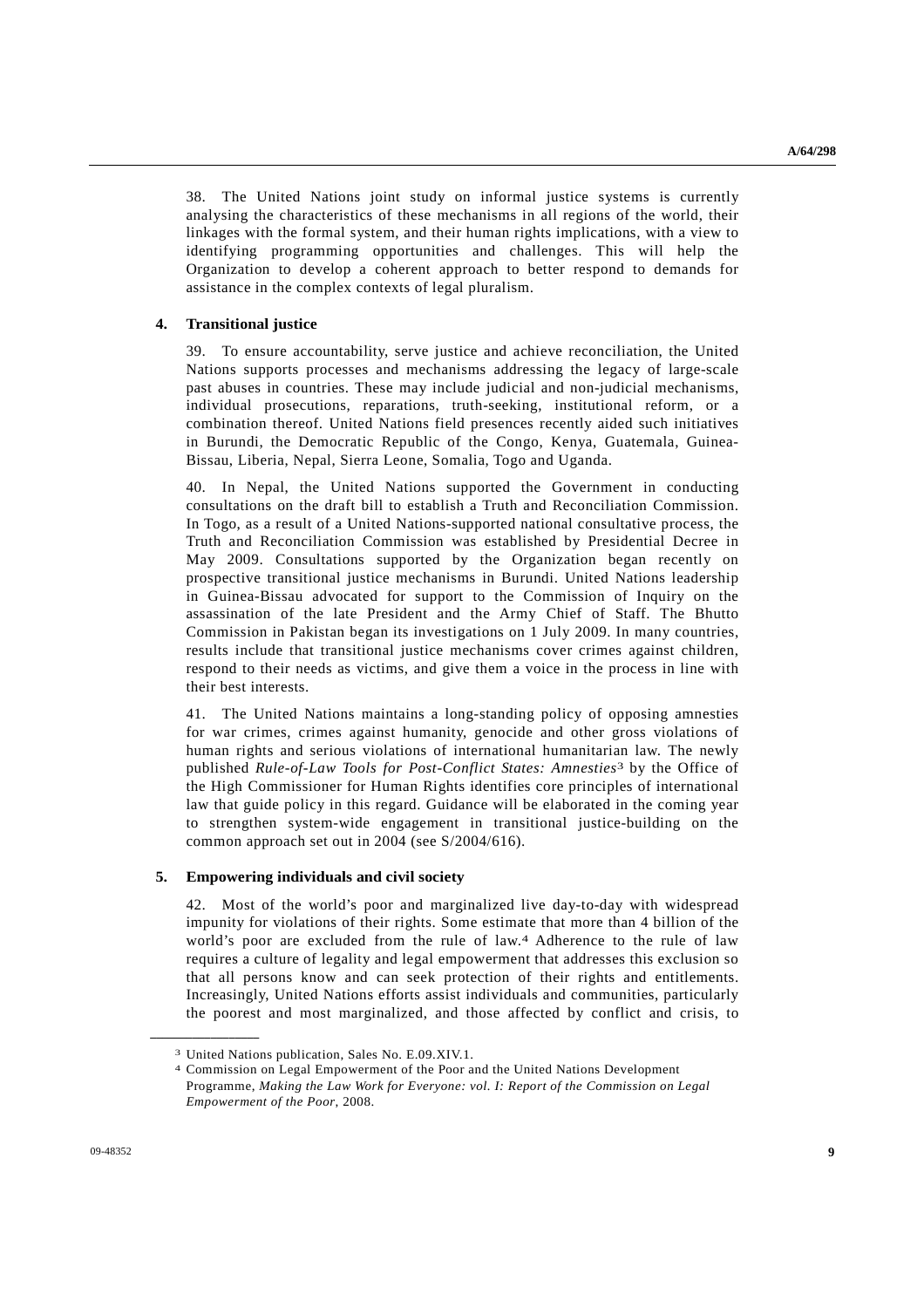access legal protection, to resolve disputes peacefully and respond to safety needs and concerns.

43. Legal and paralegal assistance is a growing area of United Nations support with recent initiatives in over 25 countries and at the regional level in West Africa. Assistance covers legal representation in criminal cases for victims, witnesses and alleged perpetrators, as well as for the protection of entitlements, such as property rights. In 2008, 14 governorate-level Protection Assistance Centres were established in Iraq and have provided legal assistance services to over 30,000 individuals, of which 38 per cent were women. Recent efforts in Darfur of the Sudan, Somalia and Sri Lanka produced results in legal representation of gender-based violence victims, legal education, and legal services to internally displaced persons, respectively.

44. A complementary approach taken by the United Nations is supporting public interest litigation to achieve broader social impact for marginalized groups and vulnerable communities. A recent publication, *Justice for the Poor*, reviews the state of public interest litigation for enforcing the rights of poor communities using examples from India, Kenya and South Africa.

45. Development of civil society capacity to help to reduce the abuse of power, authority and prevalence of corruption, monitor and evaluate land reform and land records systems, and improve security and justice service delivery remains one of the primary targets for assistance. In many conflict-affected contexts, the Organization is catalysing debate in civil society on efforts to reform security and justice institutions, so as to ensure that policy reflects transparent, pluralistic dialogue between authorities and the communities they serve.

## **B. Addressing critical challenges**

46. The Organization continues to identify and address critical areas of rule of law engagement, ensuring our support is balanced and responsive to the needs of Member States. In some of these areas, action has been taken, while others continue to demand more concerted effort. Member States need to be informed of the challenges faced in providing rule of law assistance at the national level to foster attention to address them.

#### **1. Early engagement in conflict and post-conflict societies**

47. Early and appropriate engagement on the rule of law is the cornerstone of coherent, strategic intervention and long-term success in countries affected by armed conflict. Through a sequenced approach which addresses immediate needs for legal protection while also laying the building blocks for long-term justice reforms, United Nations rule of law assistance aims to empower communities and gradually restore confidence in the rule of law among displaced populations and targeted groups.

48. The Organization is developing its in-house expertise through training, as well as partnering with others to provide standby teams and maintain rosters of experts able to respond to immediate needs in rule of law, including recently in security institutions. The Standing Police Capacity deployment to missions in the Democratic Republic of the Congo, Guinea-Bissau and Liberia resulted in new strategic approaches in support of national authorities. While the deployment of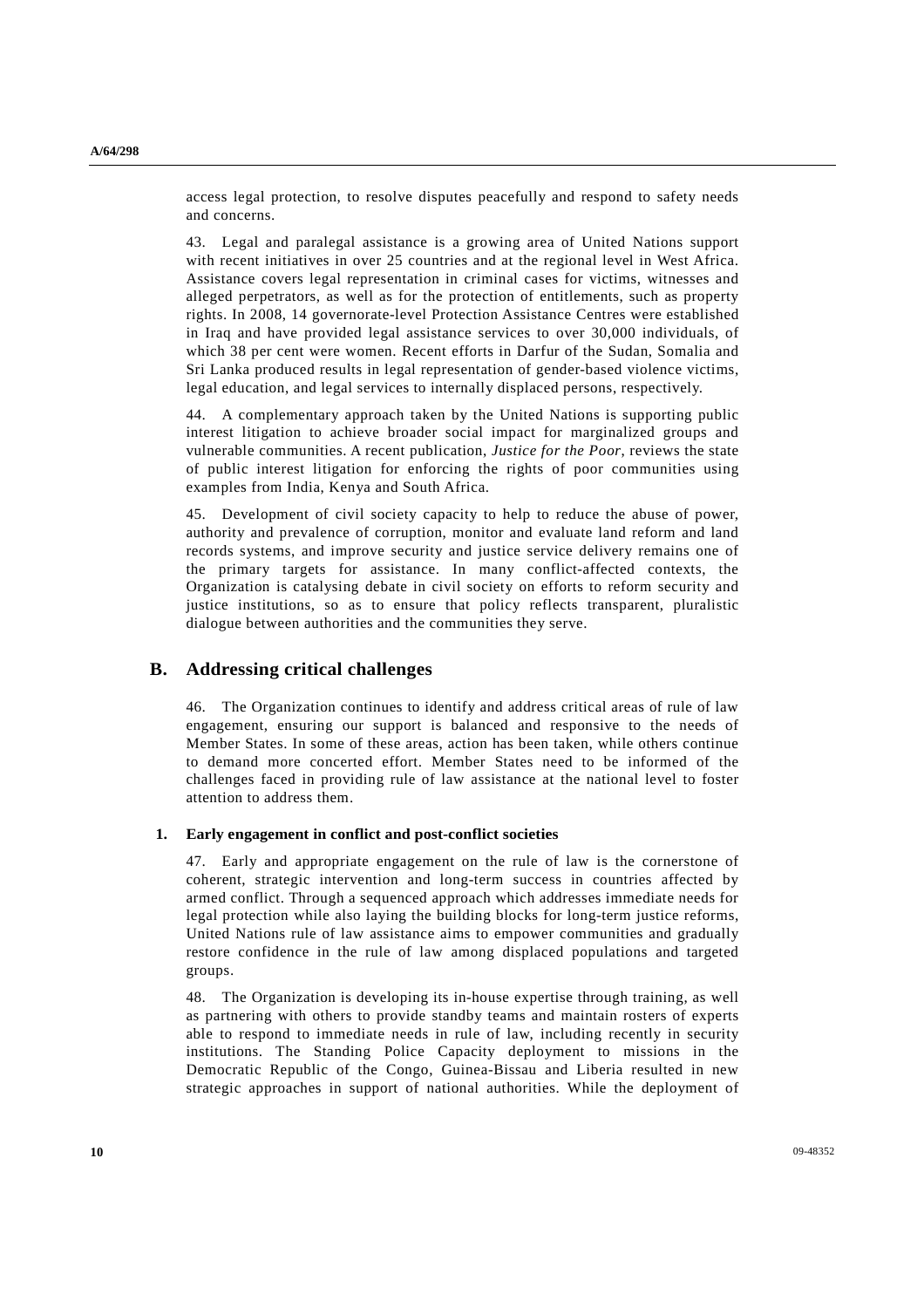police has improved tremendously, that of justice and corrections experts lags seriously. Thus vital opportunities for meaningful partnerships with national actors, and strategic, well-coordinated approaches to criminal justice support are often missed in the start-up phase of peace operations.

### **2. Detention and corrections**

49. Long recognized is the importance of a strong and humane correctional regime to the protection of human rights, and effective criminal justice. The majority of persons detained globally, including children, are awaiting trial, sometimes for years. Over 1 million<sup>5</sup> children are estimated to be detained by justice systems worldwide. Prison conditions in many countries, in particular those affected by conflict and crisis, are dire in terms of disease, sanitation and the need for water and food. Violence in prisons worldwide, especially against women and children, is a silent epidemic. The lack of access to education, health care or family contacts for long periods affects all prisoners particularly children. Inhumane conditions often lead to deaths, prison riots, escapes, and other disturbances, and jeopardize the chances of social reintegration. It is no surprise that high levels of "recidivism" among former detainees remain a great challenge for United Nations efforts towards crime prevention.

50. Despite this dismal picture, prisons and detention policy are still underserved by rule of law programming and resources. Solutions rarely require the building of more prisons, but rather resources for capacity-building of staff and in the social reintegration of offenders in prison settings and post-release to reduce social exclusion and recidivism. For children, diversion from judicial proceedings and alternatives to the deprivation of liberty must be priorities. Sustainable solutions to excessive pre-trial detention lie mainly in improving the administration of justice.

51. Stakeholders in the rule of law need to jointly address these challenges. In 2009, in partnership with Sweden, the United Nations organized the first international conference on the role of corrections in peace operations, with delegates from 24 Member States. The number of countries contributing corrections experts to peace operations thereafter increased from 14 to 17.

### **3. Sexual and gender-based violence**

52. In efforts to tackle the scourge of sexual and gender-based violence, the Organization successfully focused more on the rule of law dimensions over the past year. One specialized agency allotted 20 per cent of total funds from its global rule of law programme in conflict and post-conflict environments to gender justice components. The United Nations has gathered significant good practice in legislation on violence against women. In 2008, United Nations support resulted in the adoption of many new laws, policies or national strategies to address multiple forms of violence against women, including domestic violence, trafficking, and female genital mutilation.

53. Yet, weaknesses in laws, procedures and institutions — and in political will in many countries make holding perpetrators accountable and providing adequate protection, services and reparations for victims nearly impossible. Profoundly

<sup>5</sup> This figure is likely a significant underestimate given the difficulties in obtaining data about children in detention.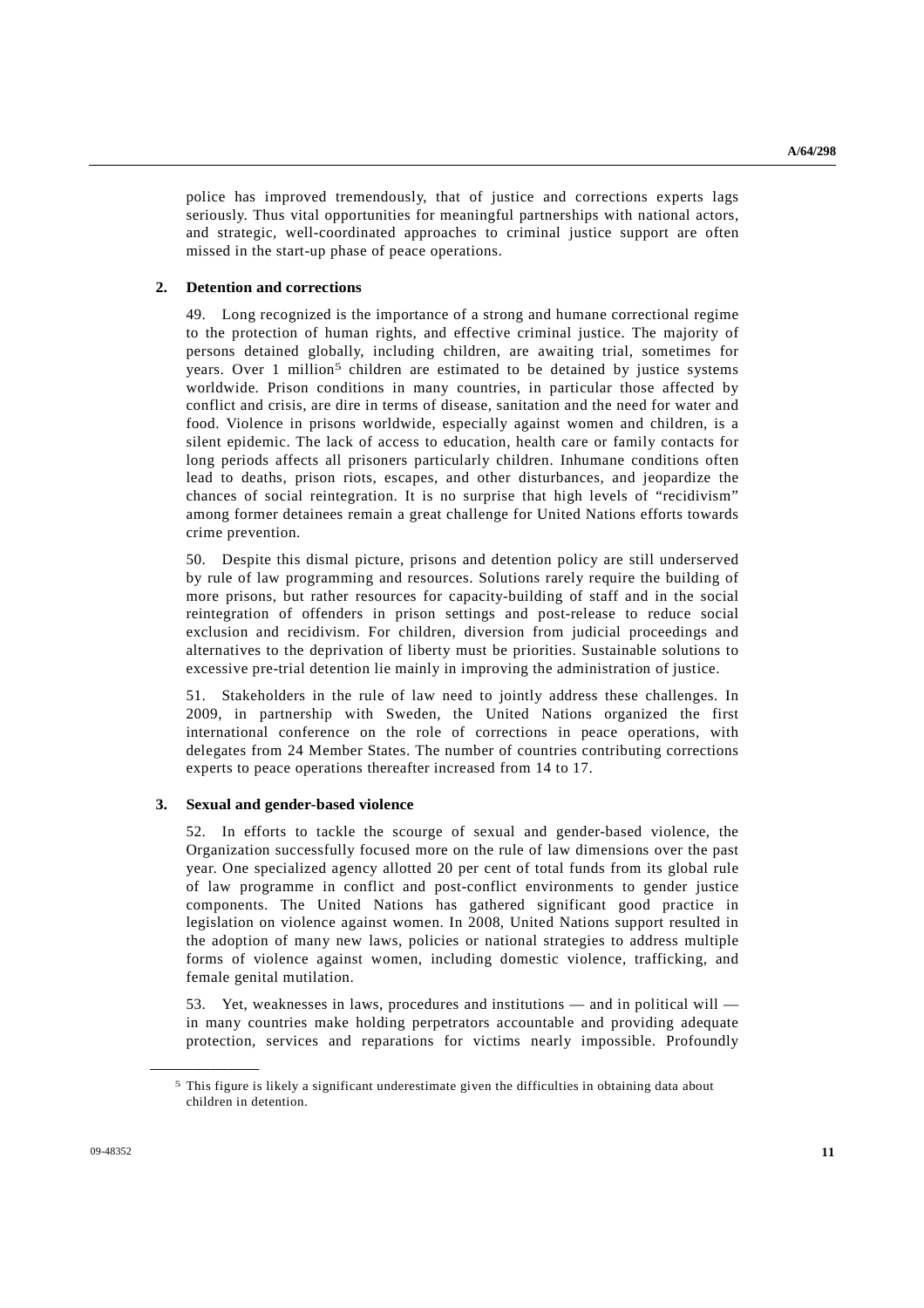challenging are situations where those responsible for upholding the rule of law, such as members of the police and military, constitute the alleged perpetrators. Here, efforts must centre on strengthening political will, prevention and combating impunity. The ongoing struggle against these violations will require systematic, coherent and consistent rule of law support to national efforts over the long term.

### **4. Housing rights, property and land governance**

54. The failure of the rule of law is often most visible in the vast numbers of slums that exist globally, with currently over 1 billion people living in informal settlements. There are a growing number of unlawful forced evictions of residents from their homes. As we face a global economic crisis, recent international initiatives to highlight the legal empowerment of the poor are to be commended for drawing worldwide attention back to the linkages among poverty, legal exclusion and injustice.6

55. Securing housing rights and strengthening property restitution and land governance — the process of decision-making on access to and use of land, the implementation of those decisions and the reconciliation of conflicting interests in land — are critical to many global goals. The United Nations is developing inter-agency guidelines on good practices on land governance, and the International Labour Conference, at its ninety-eighth session, held in June 2009, drew attention to the relationship between property rights and fostering women's entrepreneurship opportunities. Yet, the system is greatly under-resourced in these areas, and must increase assistance in the reconciliation of land interests in a world where conflict over land is on the increase.

## **C. Strategic and joint engagement at the country level**

56. System-wide guidance on the United Nations approach to rule of law assistance provides an overall policy direction towards more consistent use of joint assessments, and joint development of rule of law strategies and programming by United Nations entities, rooted in meaningful leadership by national stakeholders. Increasingly, United Nations entities are taking a more comprehensive and strategic approach to the rule of law at the country level, which involves jointly planning and implementing programmes. Effective coordination and strong partnerships with other stakeholders are also key.

57. Success in country requires shared working methods and partnerships at the Headquarters level that translate into coherent support to the field. A new global partnership between the United Nations Development Programme (UNDP) and the United Nations Office on Drugs and Crime targets consistent and coherent technical assistance in support of Member States' efforts in criminal justice and anticorruption. The Department of Peacekeeping Operations and other partners developed a joint strategy for rule of law assistance in eastern Chad, and plan a similar initiative with UNDP in Southern Sudan.

<sup>6</sup> See, for example, Commission on Legal Empowerment of the Poor and UNDP, *Making the Law Work for Everyone: vol. 1: Report of the Commission on Legal Empowerment of the Poor*, 2008; General Assembly resolution 63/143; and document A/64/133.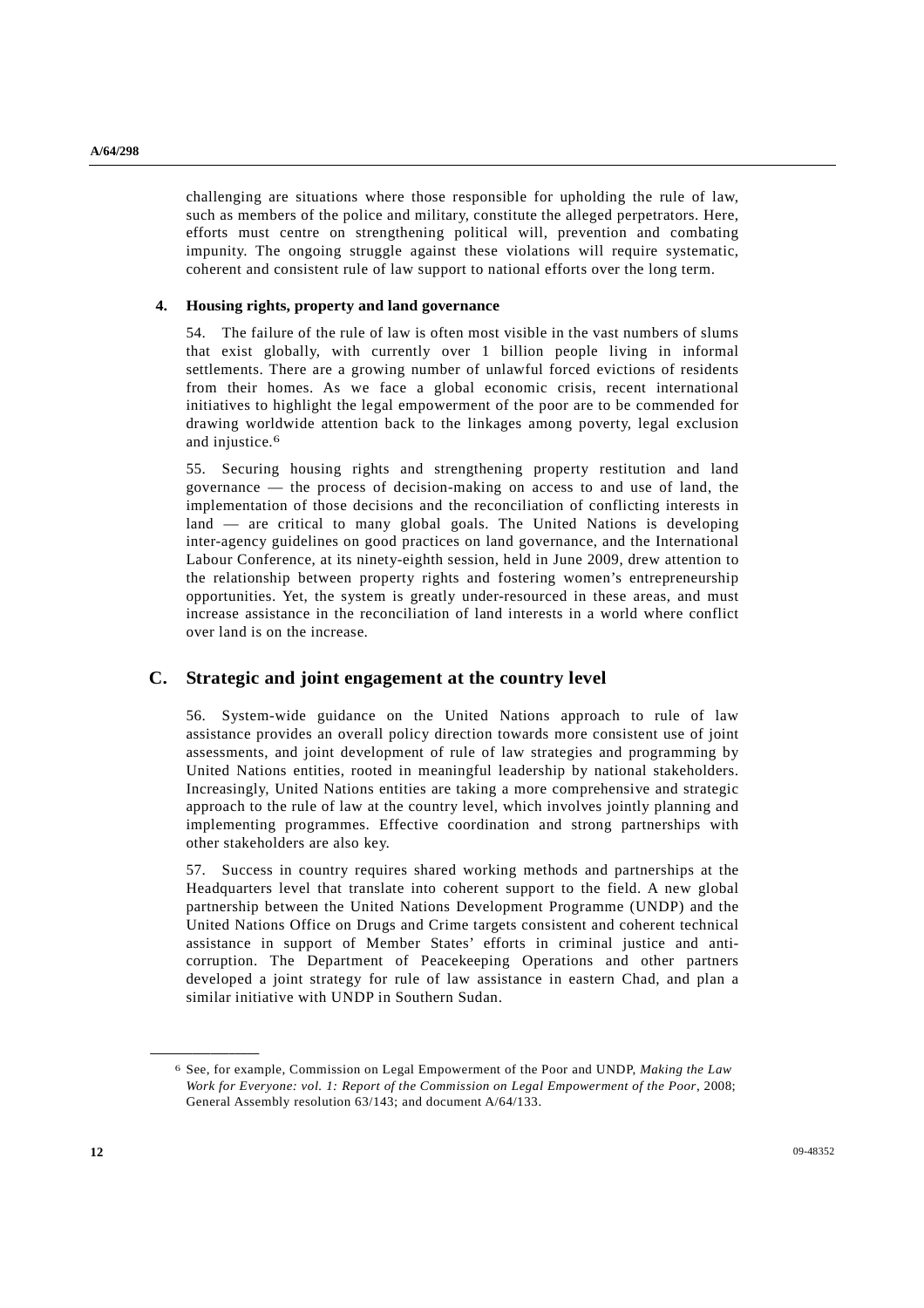58. The point of departure for effective efforts is assisting national stakeholders with the development of national strategies and plans on the rule of law. The newer generation of strategic assistance frameworks illustrate that rule of law activities are gaining prominence, with at least 40 countries from across all regions including rule of law in the priorities and outcomes of their national plans. The United Nations recently supported the development of a national security strategy in Liberia and supported development plans in Burundi and the Democratic Republic of the Congo.

59. Support to national planning is complemented by increasing joint United Nations action. An integrated Rule of Law Task Force was established by the United Nations Assistance Mission in Iraq to develop a comprehensive strategy in synergy with Iraqi efforts to formulate its National Development Plan 2010-2014. The 2008- 2012 United Nations Development Assistance Framework for Liberia created a rule of law thematic group that endorsed a national common approach to child justice, leading to the development of a joint programme.

60. The United Nations Integrated Office in Burundi is pooling the resources and expertise of five entities into an effort on security, justice and transitional justice involving shared workplans and budgets. In Afghanistan, the National Justice Sector Strategy and the National Justice Programme form the basis of a collaborative and strategic nationally led justice reform process, supported by a Provincial Justice Coordination Mechanism established by the United Nations Assistance Mission in Afghanistan and UNDP.

61. In the area of crime prevention, joint assessment and programming missions were carried out by the United Nations Office on Drugs and Crime and the United Nations Human Settlements Programme (UN-Habitat) Safer Cities Programme in Honduras and Nicaragua, and by five United Nations entities in the Armed Violence Prevention Programme in Kenya.

62. Signs of an evolving United Nations-wide approach on the ground are encouraging. They do not reflect, however, a shared and consistent methodology nor a comprehensive approach to the rule of law. To improve coherent United Nations support for national efforts, the Organization is reviewing national development plans to assess how rule of law is reflected in national priority-setting, and approaches to developing and implementing overall rule of law, or specific justice or security, strategies.

63. Every opportunity should be grasped to implement our approach to rule of law assistance at the national level, including developing shared methodologies on assessment and programming. This should be a key focus of overall coordination and coherence efforts. With more than 90 United Nations assistance frameworks in support of national strategies and plans to be rolled out over the next three years, the time is ripe to accelerate progress in this direction.

# **IV. Overall coordination and coherence**

64. Ultimately under my authority and direction, responsibility since 2007 for the overall coordination and coherence of the rule of law within the United Nations system rests with the Rule of Law Coordination and Resource Group, supported by the Rule of Law Unit under the leadership of the Deputy Secretary-General (see A/63/226, paras. 46-48). Through a deliberative process and targeted initiatives, the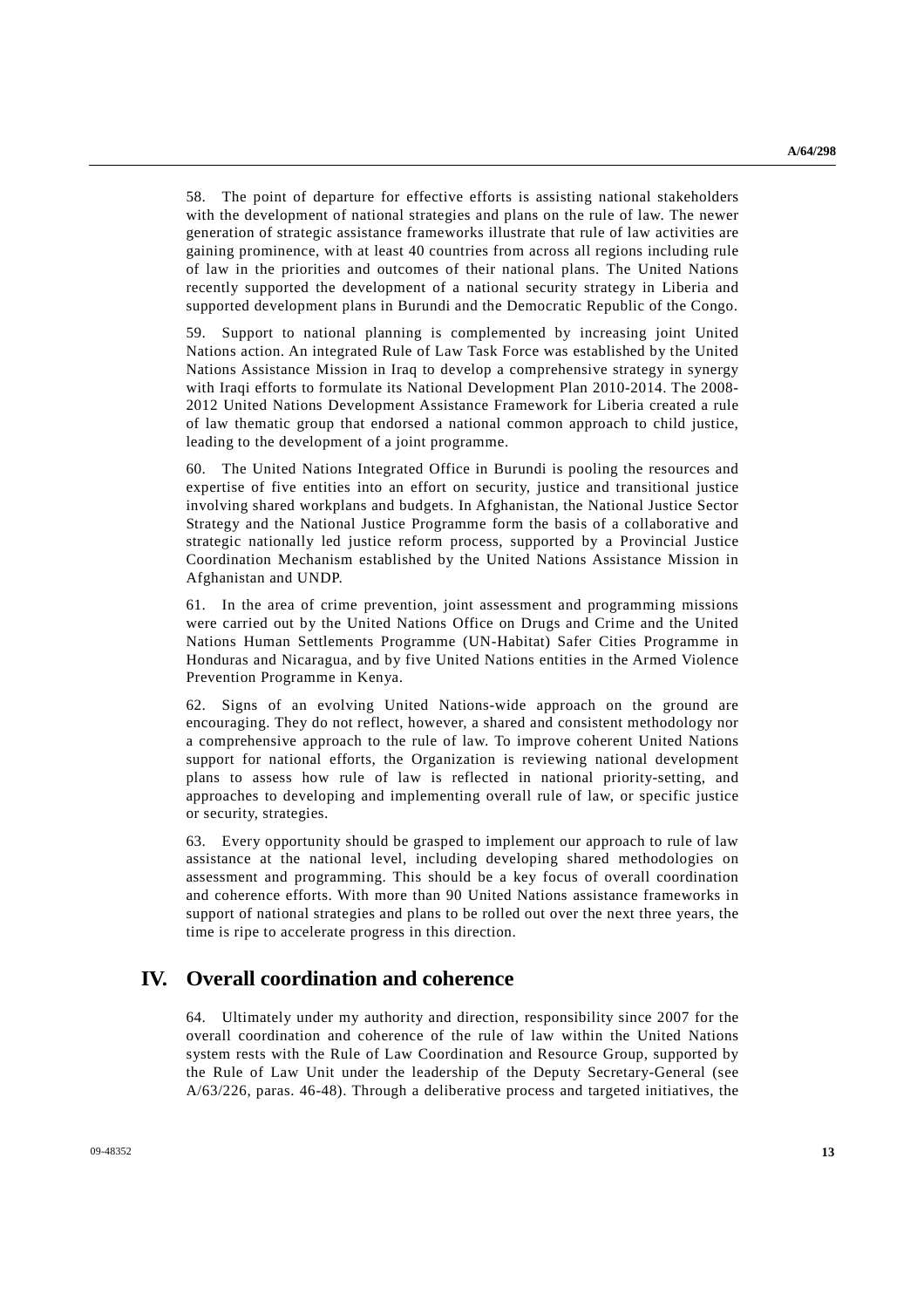Group is making progress in marshalling the unique wealth of expertise and resources of the Organization on the rule of law. The aim is to more effectively and coherently deliver on mandates and respond to emerging challenges in the rule of law field. The expression of full support by the General Assembly for this arrangement is heartening (resolution 63/128), and will continue to be essential for success.

65. The Group, supported by the Unit, acts as focal point for system-wide attention on the rule of law so as to ensure quality, policy coherence and coordination. Operational activities are undertaken by United Nations entities and lead entities bear responsibility for coordinating and facilitating efforts in their respective subsectors of the rule of law (see A/61/636-S/2006/980 and Corr.1).

## **A. Providing guidance and implementing the Joint Strategic Plan**

66. To improve the overall policy coherence of the Organization's engagement on rule of law, I have given broad strategic direction on cross-cutting issues since 2008. Developed by drawing on the expertise of the Group and the Unit, such guidance outlines principles and frameworks that underpin improved effectiveness of United Nations rule of law work.

67. Early results from this guidance are encouraging. Following the issuance of the United Nations approach to justice for children in September 2008, the United Nations Children's Fund tracked impact at the country level and found that United Nations entities in 49 countries incorporated children's issues in their rule of law efforts. Strengthened United Nations-wide initiative is needed to further implementation, and country presences are encouraged to determine how best to do so in their particular context.

68. I have reaffirmed the role of the Group, supported by the Rule of Law Unit, as the convening mechanism for United Nations constitutional assistance. This is to ensure timely and effective mobilization of a combination of expertise (e.g., political, human rights, development and legal) that resides across various departments and agencies. United Nations entities and senior leadership in the field should inform the Deputy Secretary-General of requests for constitutional assistance emanating from national and transitional authorities.

69. One of the Group's functions is to act as a resource on the rule of law for the Peacebuilding Commission and the Peacebuilding Support Office. In furtherance of this, in October 2008, a session on rule of law assistance was held in the Working Group on Lessons Learned. The Organizational Committee was briefed on ways its efforts can be supported, including mobilizing United Nations system expertise to advise on the rule of law aspects of peacebuilding strategies, support technical and comprehensive assessments, and contribute substantively to Working Groups dedicated to rule of law issues. Review of relevant emergency projects and priority plans funded from the Peacebuilding Fund, which supports many rule of law activities in several countries, is another means. This support needs to be operationalized.

70. Taking a more results-oriented approach to its tasks, the Group adopted and began implementing a Joint Strategic Plan for the period 2009-2011. This first Plan is targeted at three principal outcomes as outlined below, to be achieved collectively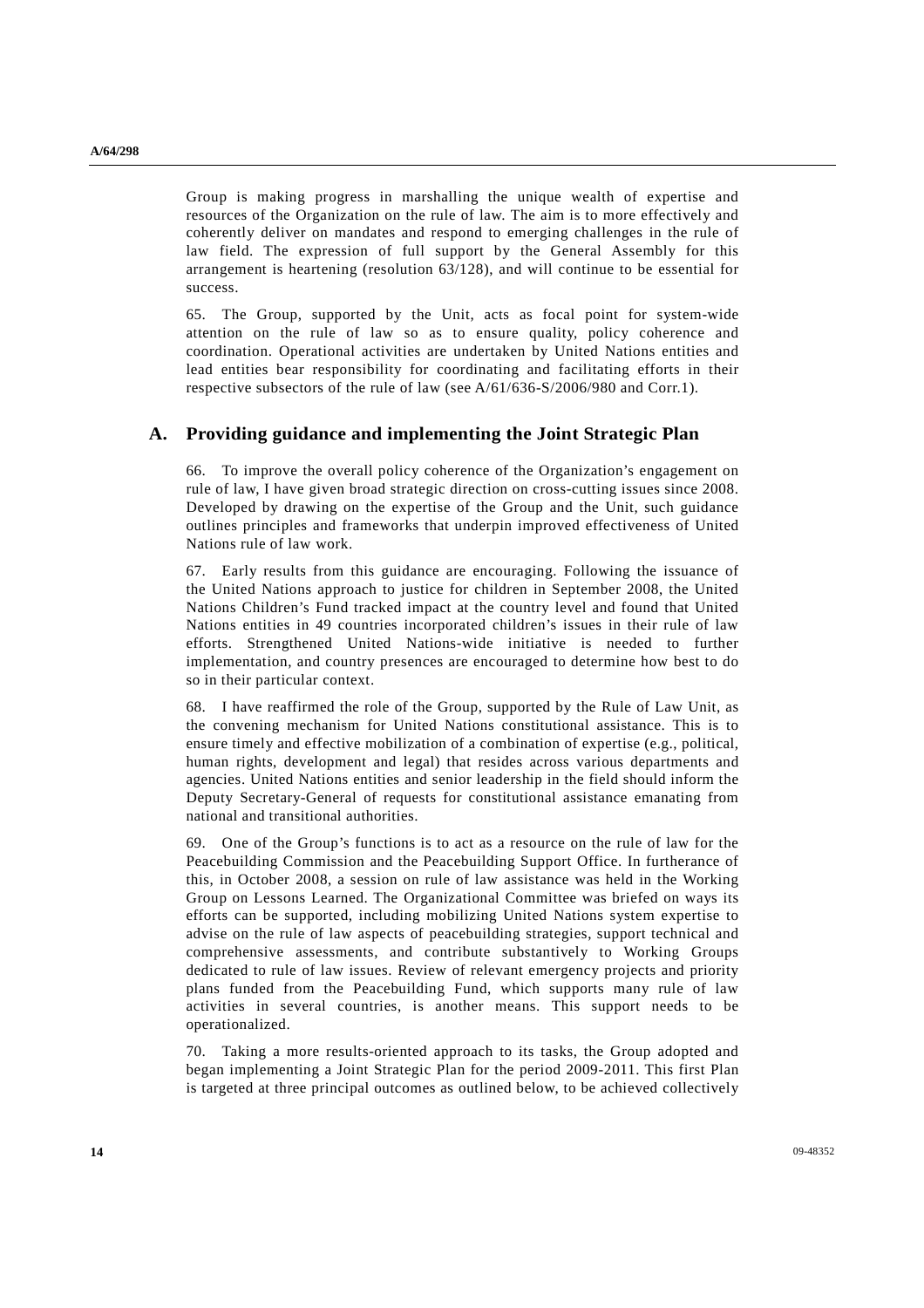by the Group through a set of defined outputs over the next three years. This initial collective road map — the first of its kind in the rule of law field — deserves to be strongly supported.

71. A principal outcome of the Plan is to implement the United Nations common approach to rule of law assistance at the national level. The Group is exploring countries that would benefit from coordinated support, and helping to develop shared methodologies for joint assessment, strategy development and programming to be reflected in guidance that can be applied in other contexts.

72. Another principal outcome is strengthening the coherence, quality and coordination of rule of law policy and guidance. A system of information-sharing and endorsement by the Group is being established for rule of law guidance material of system-wide relevance developed individually or jointly by Group members. In 2006, the Secretary-General recognized the lack of a formal process for the Secretariat to endorse materials to ensure coherence in doctrine or approach, and to avoid overlap (ibid., para. 28). The system addresses this, maximizing knowledge and good practice available within the Organization. Group members are thus strongly encouraged to utilize it.

73. A United Nations unified rule of law training for staff, currently being developed by the Group as part of the Plan, will be a key means of disseminating endorsed guidance and overall policy direction given by the Secretary-General. Material will also be accessible through the United Nations Rule of Law website and document repository to be launched in 2009.

74. Building on Member States' continuous commitment to the rule of law, illustrated by the 2005 World Summit Outcome, the Plan identifies as its last outcome support to Member States to reinforce global action for the rule of law at the national and international levels. I consider this crucial to further the peace and security, and development objectives of the Organization, and would therefore support a high-level initiative by the General Assembly dedicated to the rule of law.

### **B. Reaching out system-wide**

75. The breadth and diversity of our activities in this field is an unparalleled strength of the Organization. The inventory identifies at least 40 United Nations entities engaging in some kind of rule of law activity (see A/63/64). This enables the Organization to make a rich contribution to the enhancement of the rule of law around the world. Reaching out to this wider set of United Nations rule of law actors is thus critical to overall strategic efforts.

76. The first annual system-wide meeting on the rule of law was held in June 2009. Attended by 27 entities of the United Nations system, it examined ways to strengthen the linkage between the normative and operational work of the system a disconnect we continue to face in this field of assistance. This consolidated a system-wide network at the Headquarters level of 37 rule of law focal points to allow sharing of the work of the Group, and drawing on expertise that exists throughout the system. Annual system-wide meetings are precious opportunities for in-depth exploration of improving effectiveness of assistance in key rule of law areas. The United Nations Rule of Law website will be a hub for all entities to link their websites and disseminate widely their rule of law materials.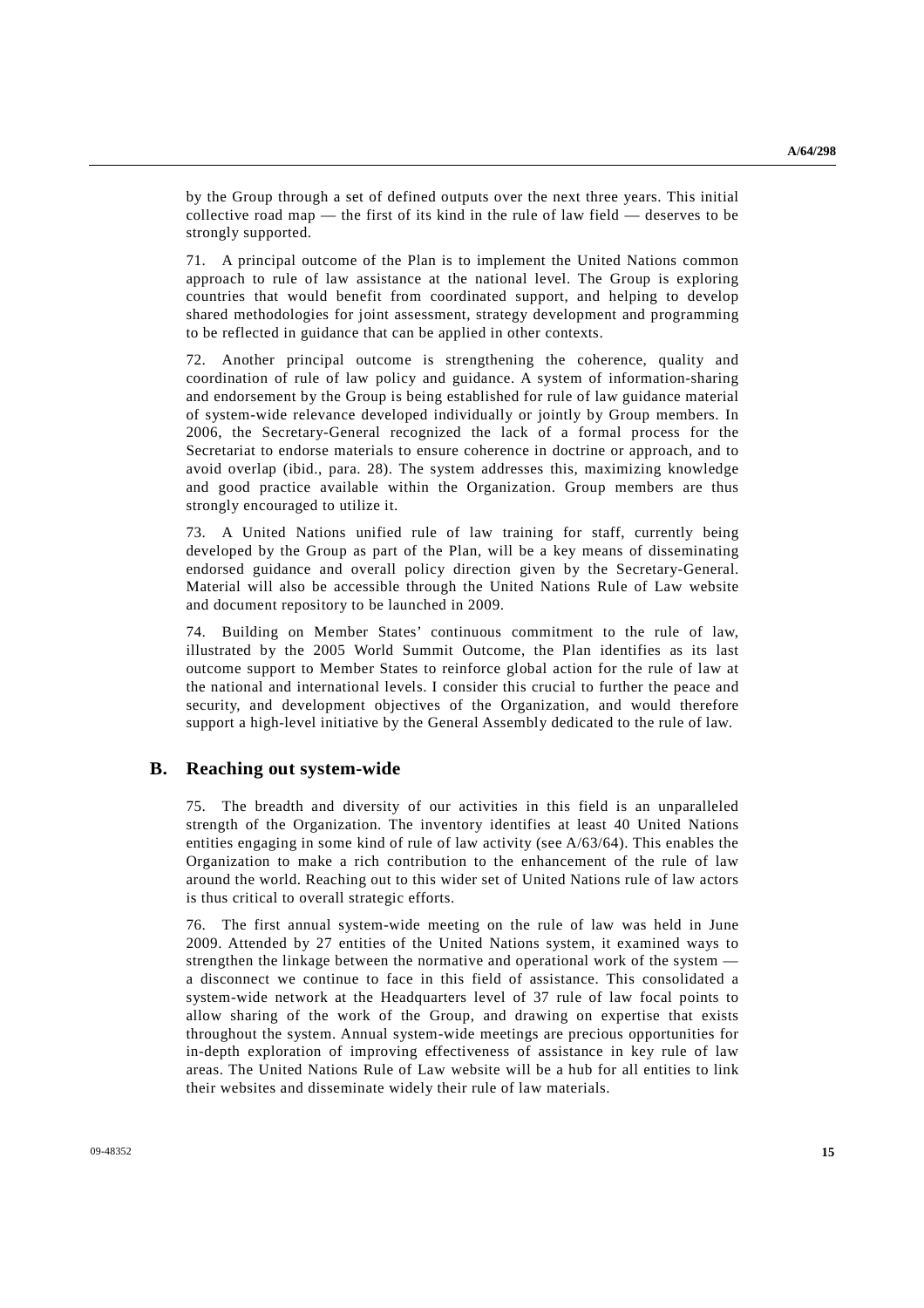77. Strengthening United Nations-World Bank cooperation on the rule of law is also an important recent initiative. The World Bank has long-standing experience in crucial aspects of rule of law assistance, such as legal and judicial reform, justice for the poor, and public administration and governance of rule of law institutions. The first step in this partnership has been a workshop held to share knowledge and explore ways to effectively draw on the respective expertise of each organization.

78. An emerging need is enhancing coordination of the United Nations system's rule of law work that strengthens the realization of economic, social and cultural rights. Rule of law work should be more firmly grounded in the development agenda of the Organization. Careful and context-specific analysis of the relationship between law and economics, and the impact the economic crisis has on legal protection, justice and security for the most vulnerable and marginalized populations is important. While all United Nations entities and inter-agency networks should contribute to this effort, the collective engagement of the system at the level of the executive heads will be critical. I will propose that rule of law be the subject of a thematic discussion at a forthcoming session of the United Nations System Chief Executives Board for Coordination.

## **C. Measuring effectiveness and evaluating impact**

79. Evaluating the impact of rule of law assistance and measuring its effectiveness remains a major challenge. More realistic assessments of what can be achieved and in what time frames are related to this. The lack of systematic, ongoing analysis of the functioning of rule of law institutions and processes, particularly of national justice systems, remains an obstacle to effective programming. The Organization is moving towards tracking progress in the development of rule of law and evaluating its efforts more systematically.

80. Some promising initiatives in measurement and indicators are under way. The United Nations Rule of Law Indicators Project is taking an innovative approach by using multiple data sources, including public surveys, to make up for deficiencies in administrative data in conflict-affected environments, and to improve the accuracy of results. Draft indicators are being tested in Haiti and Liberia to assist national authorities to help reform efforts through empirical assessment of the performance of criminal justice institutions at a given time and over time.

81. The *Manual for the Measurement of Juvenile Justice Indicators*,<sup>7</sup> which allows for analysis of the specific situation of girls in justice systems, was rolled out in the regions of South Asia, the Middle East and North Africa, resulting in national action plans in 15 countries. A gap in knowledge generation and measuring the impact of interventions on children and communities is being filled by guidance developed by the Inter-Agency Panel on Juvenile Justice.

82. Efforts to share lessons and collect good practices across the system and countries help to overcome structural impediments to institutional knowledge development. The communities of practice of UNDP, the Department of Peacekeeping Operations and the Peacebuilding Support Office hosted an e-discussion entitled "Strengthening the rule of law in conflict and post-conflict situations". The UNDP Asia Pacific Regional Centre assessed its access to justice

<sup>7</sup> United Nations publication, Sales No. 07.V.7.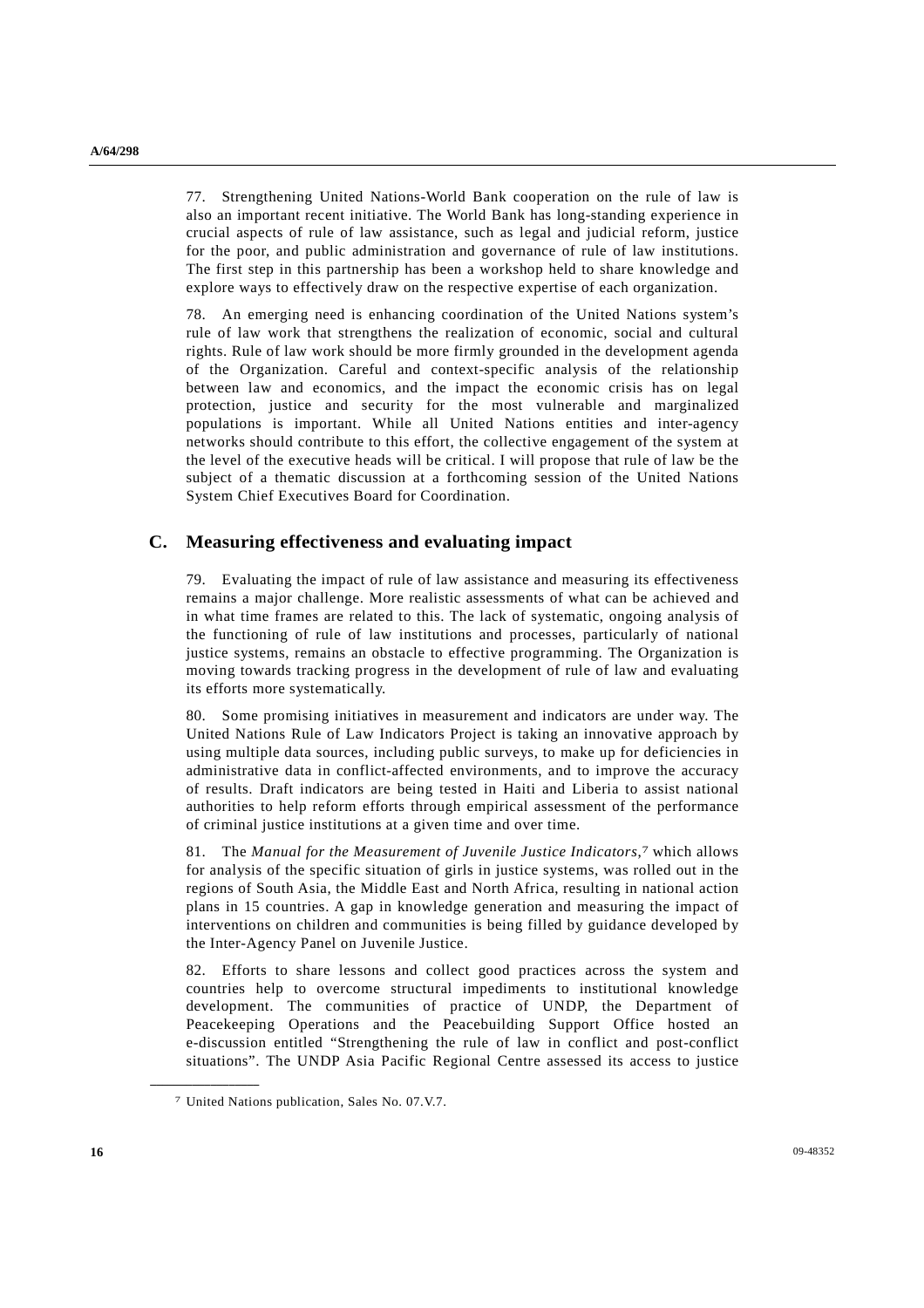programming in 2009, drawing on community of practice experiences and case studies in Afghanistan, Cambodia, India, Indonesia, Maldives, Nepal and Sri Lanka. More systematic collection of lessons learned must remain a priority.

83. National perspectives on the effectiveness of rule of law assistance is central to the 2009 publication, *Searching for Success in Judicial Reform*, by the Asia Pacific Judicial Reform Forum and UNDP. It explores key challenges in this aspect of assistance, and analyses reform programmes in Cambodia, India, Indonesia, Nepal, the Philippines, Sri Lanka and Vanuatu, providing insights relevant to efforts globally.

84. Building on these initiatives, the Group plans to increase the collective knowledge base on rule of law development and the impact of assistance systemwide. The Group, with the support of the Unit, will bring together research institutes and social scientists from around the world to explore a shared research agenda to this end. Joint efforts on monitoring and evaluation of programming are part of the Group's Joint Strategic Plan, involving agreement on baseline data and a common tool. This new approach should help to move the United Nations system closer to a common assessment of the impact of programming in this field, and better sharing of results across the system.

## **D. Expanding partnerships**

85. A key aim of the overall coordination and coherence efforts is to develop meaningful partnerships with all stakeholders to successfully promote the rule of law, and strengthen the assistance provided to Member States and societies. United Nations goals cannot be achieved by working in isolation.

86. I called upon Member States, donors and civil society to work with the Organization to move the rule of law agenda forward by overcoming the legacy of disjointedness that has hampered effectiveness of efforts (see A/63/226). Too often, a declared commitment to national ownership is belied by donor-driven projects, and uncoordinated programming involving foreign imported solutions and implementation by nationally affiliated donor partners. Donors label and approach the same rule of law issues differently. Though joint approaches and coordination mechanisms in countries exist, there is little comparative analysis of practice and consistency of method. The need for greater coherence is starkest in conflictaffected situations where many actors are present.

87. At a conference organized by the United Nations in cooperation with the United Kingdom of Great Britain and Northern Ireland, 70 representatives of bilateral donors, recipient countries, international and regional organizations and non-governmental organizations met to review practices and challenges across the field, and to advance a consensus on ways to address these challenges. In follow-up, donors agreed to establish an advisory panel on security and justice — consisting of experts from the north and south, and Government and civil society — in the context of efforts to improve assistance in conflict-affected and fragile States. Bringing together the justice and security policy communities, and empowering recipients and civil society to contribute to policymaking is a promising beginning, which the United Nations will support and complement as needed.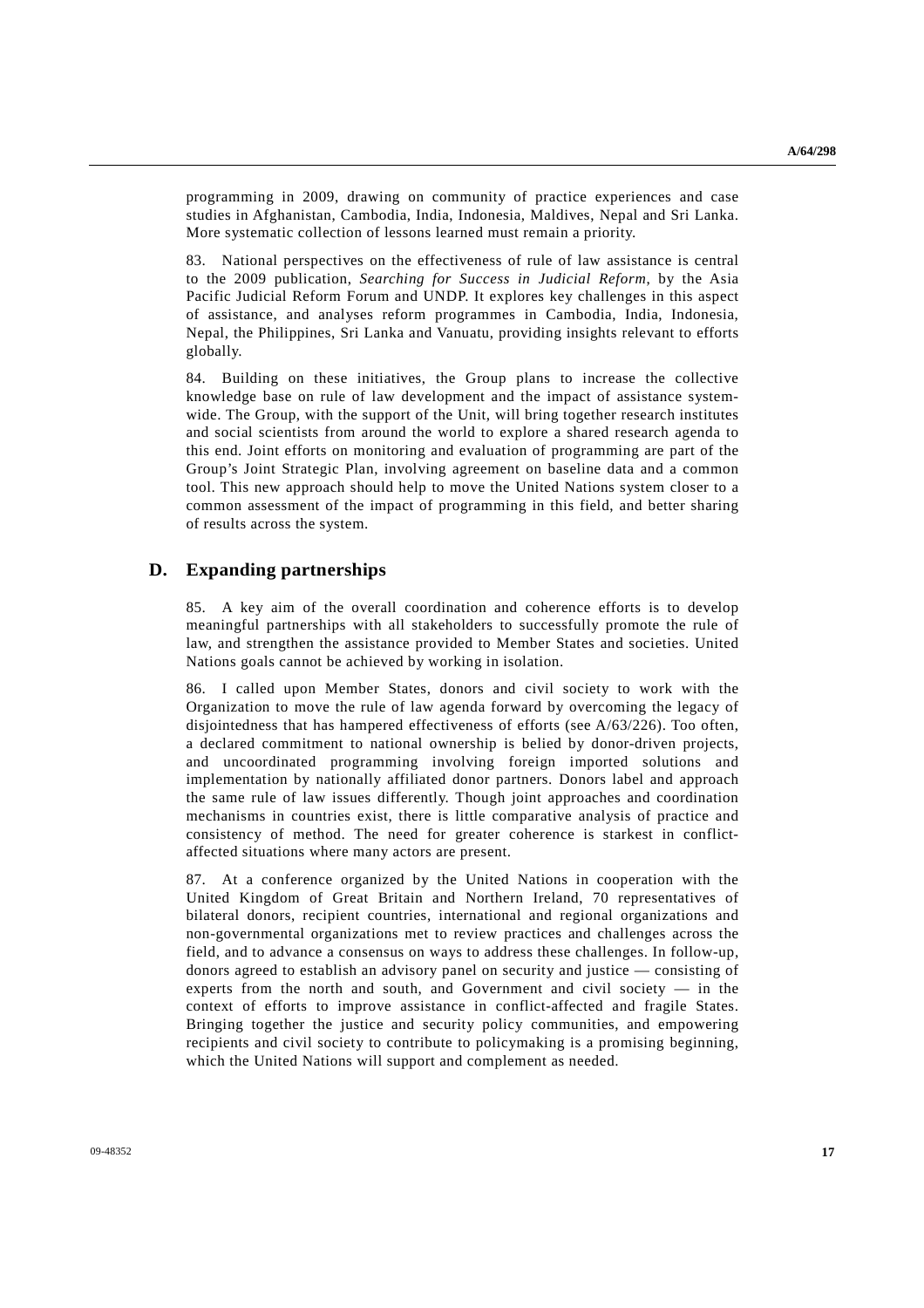88. Support to strengthening the rule of law at the regional level is an emerging avenue for partnerships. Many challenges faced today are regional in nature, involving cross-border dynamics and consequences that impact stability and justice in the region. Regional institutions and actors can make substantial contributions to the rule of law. While the relationships among domestic, regional and international legal regimes can be complex, strengthening the rule of law at all levels in a coherent and mutually reinforcing way is critical.

89. Increasingly, United Nations rule of law programmes are targeted to assist regional agendas, particularly in Africa. In support of the Economic Community of West African States, three entities of the Secretariat and the International Criminal Police Organization are working together to combat drug trafficking and organized crime through the West Africa Coast Initiative. To combat the increase of piracy off the coast of Somalia, the Organization assists Kenya and other countries in the region in prosecuting suspected pirates. The African Union receives capacitybuilding support to develop a regional approach to strengthening security institutions.

90. These initiatives must be undertaken within a broader paradigm shift that places national perspectives at the centre of efforts to make rule of law assistance more strategic and effective. The United Nations, with its universal membership, is well placed to lead by example and empower national experts and leaders and civil society organizations to contribute to evolving rule of law policy and goals. The twelfth United Nations Congress on Crime Prevention and Criminal Justice, to be held in Brazil in 2010, is an important forum in which to explore these issues.

91. To spearhead this effort, the United Nations will support a process with national leaders from developing countries who played a key role in rule of law development, to explore the dynamics behind the concepts of national and local ownership, and to analyse the effectiveness of international support in their countries. These views will form a report intended to offer innovations for the field and inform policymaking. This is a targeted contribution to an agenda which, to be successful, requires commitment by all stakeholders to enriching the discourse on the rule of law with meaningful recipient perspectives and engagement.

## **E. Strengthening the rule of law in the Organization**

92. The United Nations should be the model of the rule of law if the Organization is to be effective in promoting it. I am pleased that the new system of administration of justice started functioning on 1 July 2009. For the first time in the Organization's history, 15 professional judges were appointed to adjudicate appeals against administrative decisions, including decisions to impose disciplinary measures.

93. Further advances have been made towards ensuring fair and clear procedures for placing individuals and entities on sanctions lists and for removing them. The Focal Point for De-listing<sup>8</sup> has processed 41 de-listing requests, several of which were submitted on behalf of more than one individual or entity, and out of which 9 individuals and 12 entities have been de-listed by the relevant sanctions committees. Following the adoption of Security Council resolution 1822 (2008) concerning the Al-Qaida and Taliban sanctions regime, individuals and entities

<sup>8</sup> Established pursuant to Security Council resolution 1730 (2006).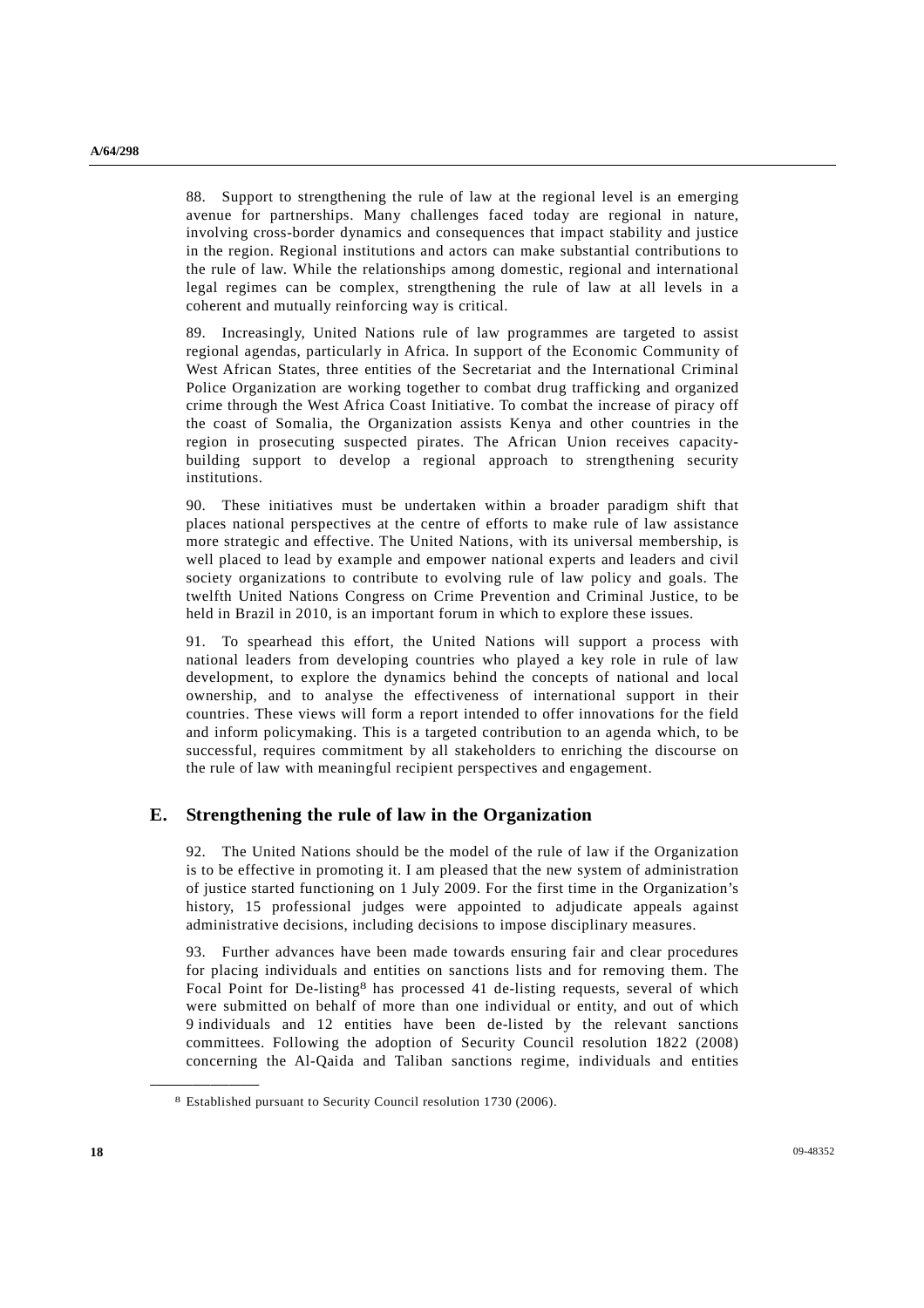should be notified of their listing and de-listing, including of the publicly releasable portion of the statement of case which states, when proposing a listing, are now required to identify; a narrative summary of reasons for listing will be made available online; and all names will be reviewed by 30 June 2010 with a regular review carried out thereafter.<sup>9</sup> While the Council has improved the procedures for listing and de-listing, further steps should be taken, including with respect to the procedures for granting humanitarian exemptions to sanctions measures.

94. The Organization needs to address directly the serious concerns raised about approaches to counter-terrorism that belie Member States' commitment to the rule of law. In 2009, the Eminent Jurists Panel of the International Commission of Jurists concluded its four-year examination of the impact of counter-terrorism strategies on the rule of law and the protection of human rights nationally and globally. Despite the commitment of the international community to the contrary, the Panel found that practices had undermined the legitimate aims of counter-terrorism. It is up to individual Member States as well as the Organization to restore confidence that methods to address this serious global threat can indeed reinforce the rule of law.

# **V. Cultivating a just, secure and peaceful world governed by the rule of law**

95. The United Nations continues to make progress in strengthening its engagement on the rule of law at the national and international levels. The focus is on bridging the divide between international commitments and the realization of their potential to improve the lives of all. This is an enduring endeavour. Thus, we must consistently remind Member States of their international obligations, promote ratification of international treaties and implementation of international norms and standards, and preserve in this regard effective multilateral engagement based on the rule of law.

96. Increasing joint action by United Nations entities on the rule of law and more coordinated delivery in the field illustrates advances in maximizing our expertise and resources. Through joint and strategic efforts, the institutional arrangements for overall coordination and coherence are gradually moving the United Nations closer to bridging the divide.

97. The recommendations set out in my last report remain as critical today (A/63/226, paras. 76-78). Their implementation is ongoing. In addition, under the leadership of the Deputy Secretary-General, the Rule of Law Coordination and Resource Group and the Rule of Law Unit will:

 (a) Support efforts by donors to establish a policy platform bringing together recipients, civil society experts and multilateral organizations to address current challenges in rule of law assistance;

 (b) Consult with regional stakeholders on effective means for strategic collaboration on rule of law issues at the regional level;

<sup>9</sup> Similar improvements were made to sanctions regimes concerning Somalia (resolution 1844 (2008)) and the Democratic Republic of the Congo (resolution 1857 (2008)); elements thereof were also incorporated into the sanctions regime concerning Liberia (resolution 1854 (2008)).